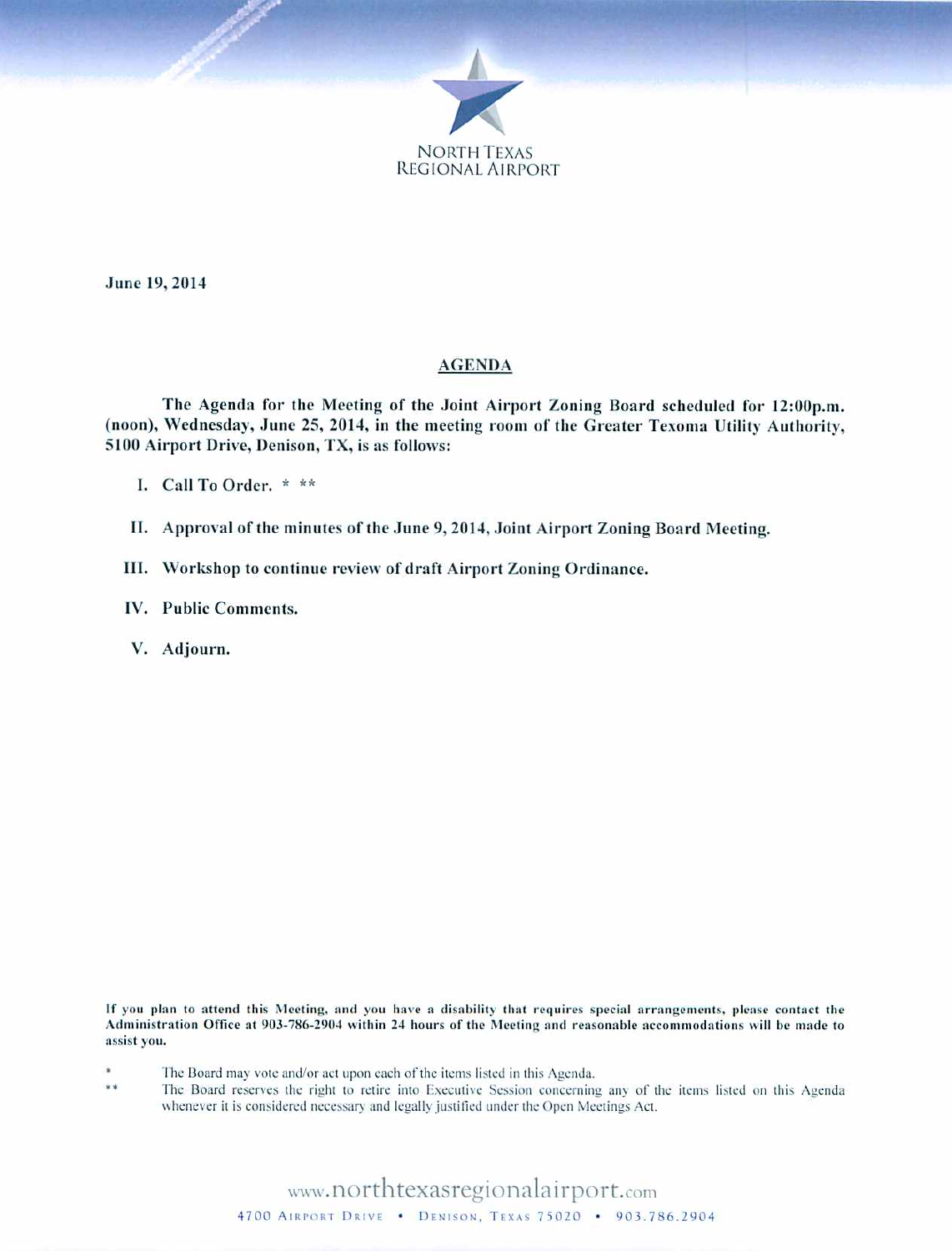#### **JOINT AIRPORT ZONING BOARD**

## **ITEM NUMBER: Two MEETING DATE: 06-25-14**

| <b>ITEM TITLE:</b>     | Approval of the minutes of the June 9, 2014, Joint Airport Zoning<br>Board meeting |
|------------------------|------------------------------------------------------------------------------------|
| <b>SUBMITTED BY:</b>   | Terry Morrow, Administrative Asst.                                                 |
| <b>DATE SUBMITTED:</b> | June 19, 2014                                                                      |

#### **SUMMARY:**

Minutes of the June 9, 2014, Joint Airport Zoning Board Meeting as transcribed from recorded tape.

**ATTACHMENTS (LIST)**  Minutes

## **ALTERNATIVES/RECOMMENDATIONS:**

Approve minutes with changes if any.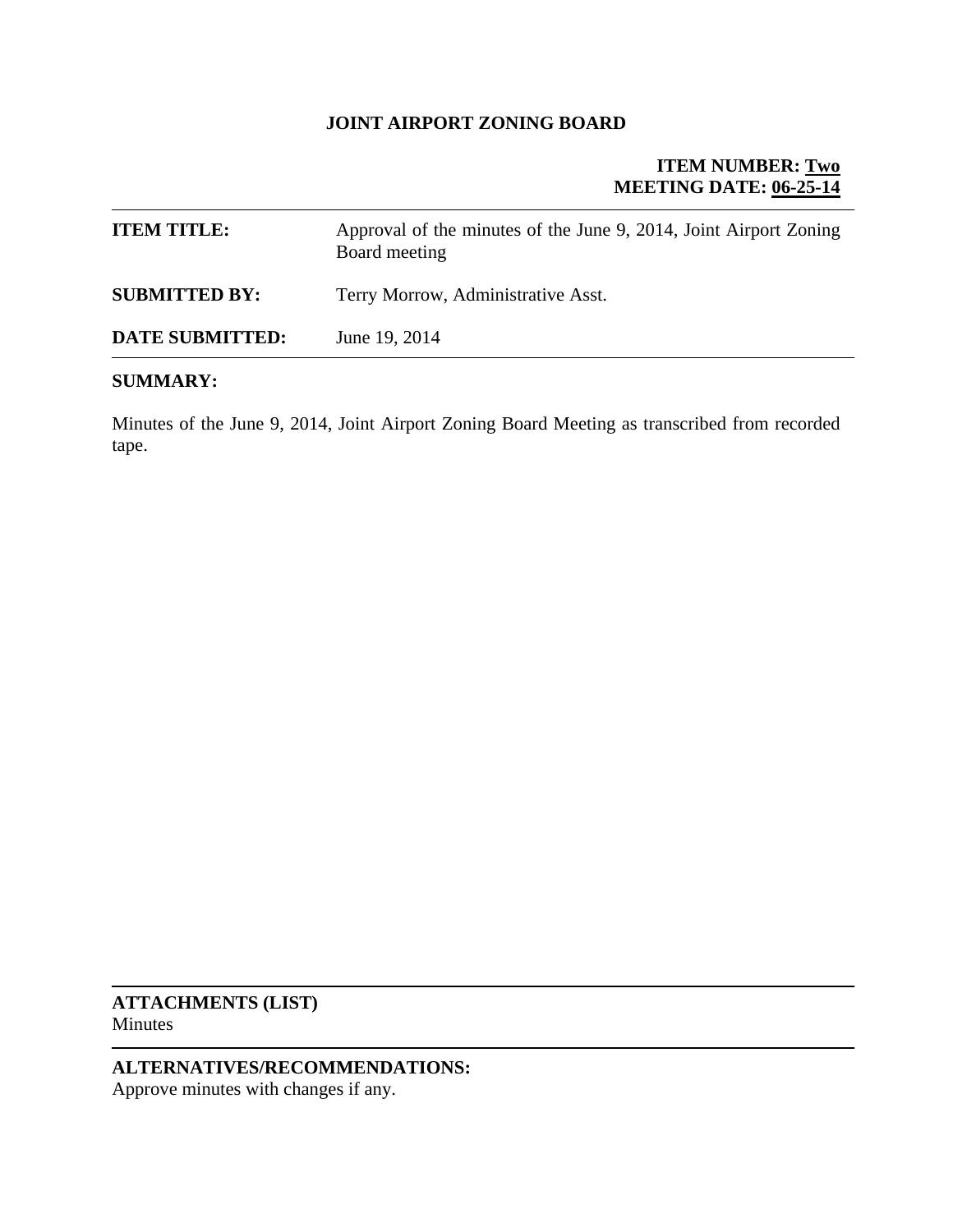#### **NORTH TEXAS REGIONAL AIRPORT JOINT AIRPORT ZONING BOARD JUNE 9, 2014**

#### **MEMBERS' PRESENT:** MEMBERS' ABSENT:

Phil Roether, Chairman Janet Gott Ken Brawley Lee Olmstead Kevin Farley Randy Hensarling Ryan Johnson Jason Sofey Todd Thompson

#### **OTHERS' PRESENT:**

Michael Hutchins, Herald Democrat Jim Copeland Bart Lawrence, Commission, Pct. #4 Wm. B. (Ben) Munson, Esquire Scott Shadden, City of Sherman Alex Moser

#### **I. Call to Order.**

 Mr. Roether called the meeting to order at 12:00 p.m. Mr. Roether stated that the Board was at a point where they had been through the entire document, although there are a few issues that need to be completed before this could go to a public hearing. He stated that depending on how things went at this meeting, the Board would have another regular meeting on June 25. He stated that if everything went well, the Board may be in a position to make a recommendation to take its position to a public hearing which could be scheduled in July.

#### **II. Approval of the minutes of the April 30, 2014, Joint Airport Zoning Board Meeting.**

 Mr. Roether asked if the Board had the opportunity to review the minutes of the previous meeting. Mr. Johnson made the motion to approve the minutes. Mr. Sofey seconded the motion. All members voted aye.

## **III.**

#### **Workshop to review Airport Zoning Committee recommendations for the Airport Zoning Ordinance.**

 Mr. Roether asked Mr. Hensarling to update the Board on the progress of the sub-committee. Mr. Hensarling stated that the committee was made up of himself, Mr. Sofey, Mr. Thompson, and Mr. Brawley. He stated that Mr. Pete Hudgins and Mr. Jim Copeland were the land owners that were on the committee. He stated that the committee had come up with a revised map. He stated that the committee tried to look at this differently so that it would have a minimal impact on landowners. He stated that Zone A had been divided into two zones, which would be Zone A1 and Zone A2. He stated that Zone A1 had a maximum 1 dwelling unit per 5 acres and a maximum of 100 persons per acre for residential intensity. He stated that some prohibited uses had been removed, which included restaurants, office, retail, etc. He stated that some prohibited uses had been left in because it was felt that they were a real safety concern. Mr. Hensarling stated that Zone A2 restrictions were lightened up. He stated that 1 dwelling unit for 2.5 acres and 250 persons per acre and with no limit to the open land requirement. He stated that the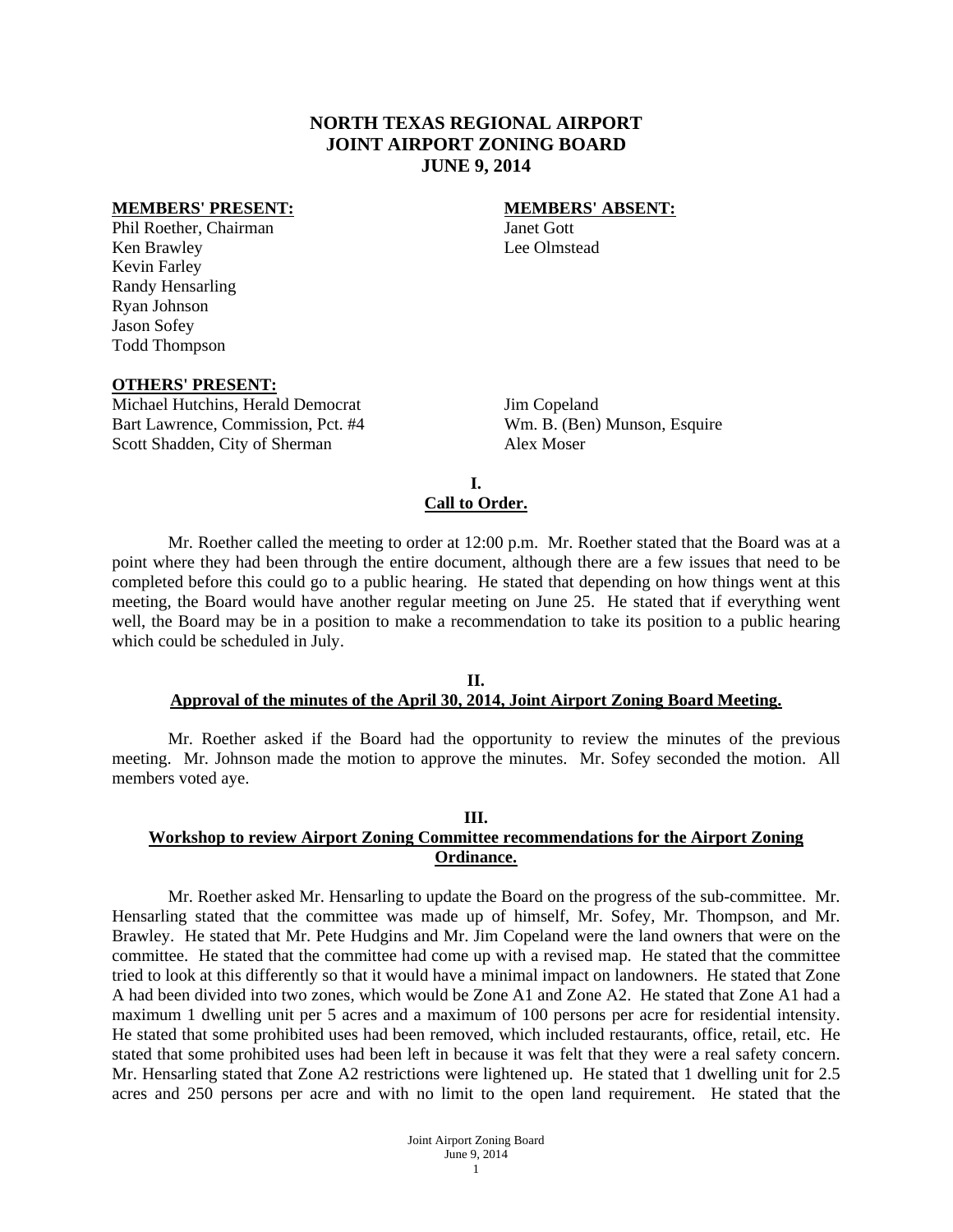prohibited uses were reviewed and changed to what Zone B had been originally. Mr. Hensarling stated that Zone B was left intact with the only requirement being a fair disclosure statement signed at the time that the property changes hands. He stated that the lines for Zone A1 and A2 were drawn using the existing avigation easements because it was felt that those landowners were already aware of the height restrictions. He stated that the lines were shortened some from the avigation easements in order to follow existing roads or property lines.

 Mr. Roether asked if the size of Zone A was reduced to what is in the current avigation easement. Mr. Hensarling stated that was correct with the exception of them being shortened somewhat on the north and south ends. He did state that the existing avigation easement would remain in place. Mr. Hensarling stated that Zone B had grown some due to Zone A being decreased. Mr. Johnson asked what the fair disclosure statement was and Mr. Hensarling stated that it was a statement that stated that you were aware that you were either building or buying property near an airport. Mr. Johnson asked if the disclosure statement in the packet was what they were talking about and Mr. Hensarling stated that was correct.

 Mr. Roether stated that it was his understanding that the current avigation easement has been filed in the County Clerk's office on all the properties within the boundaries. He asked if rather than relying on people's memories when property is finally sold if there was a way to do the same with this notice. Mr. Munson stated that it could be done. He stated that should the Board determine an appropriate disclosure statement for each of the three zones, a surveyor could develop metes and bounds for that particular disclosure area. He stated that the Board could pass a resolution that it be recorded with the County Clerk.

 Mr. Copeland stated that he felt this was more reasonable than the original proposal. He stated that as he talked to landowners they were most concerned about the dwelling units per acre in Zone A2. He asked the committee to review this so that it might be removed. Mr. Hensarling stated that the committee had not met since the last meeting and therefore it was still in the document. Mr. Copeland stated that the prohibited uses seemed reasonable and the reduction of the open land requirement was reduced. Mr. Copeland stated that he did not understand the safety factor in the residential restriction more than 1 nautical mile from the Airport. Mr. Hensarling stated that the removal of the dwelling unit requirement had not been discussed but he stated that he understood that on approach the aircraft is lined up well before that one nautical mile and is coming in directly over those properties in Zone A2. Mr. Hensarling stated that they had reviewed some other airport's ordinance and this seemed to fall in line with those. After some discussion, it was agreed that this would be left in place.

Mr. Sofey stated that there had been some discussion on the 30% open land requirement and a definition for it. Mr. Roether stated that the reasoning behind the 30% requirement was to give the pilot room to land in the case of an emergency and do minimal damage. He further stated that the 30% was for the entire area, and not per parcel of land. After some discussion, it was agreed that a definition of open land should be included in Table A. Mr. Copeland suggested that the definition could be "land not occupying a building" and could be included as a footnote.

After all discussion, Mr. Hensarling made the motion to replace the existing map and Table A with the map and Table A proposed by the Zoning Sub-Committee once a definition of open land is inserted. Mr. Johnson seconded the motion. All members voted aye.

Mr. Roether stated that Mr. Johnson was going to review the appeal process. Mr. Johnson stated that he had reviewed Midway Airport and liked the way that they had it structured. He stated that any aggrieved person or taxpayer that is affected by a decision, and also any municipality, could bring an action through judicial process in order to enforce the ordinance or force compliance with the ordinance. He stated that the Board needed to decide if the appeal process included just the aggrieved land owner or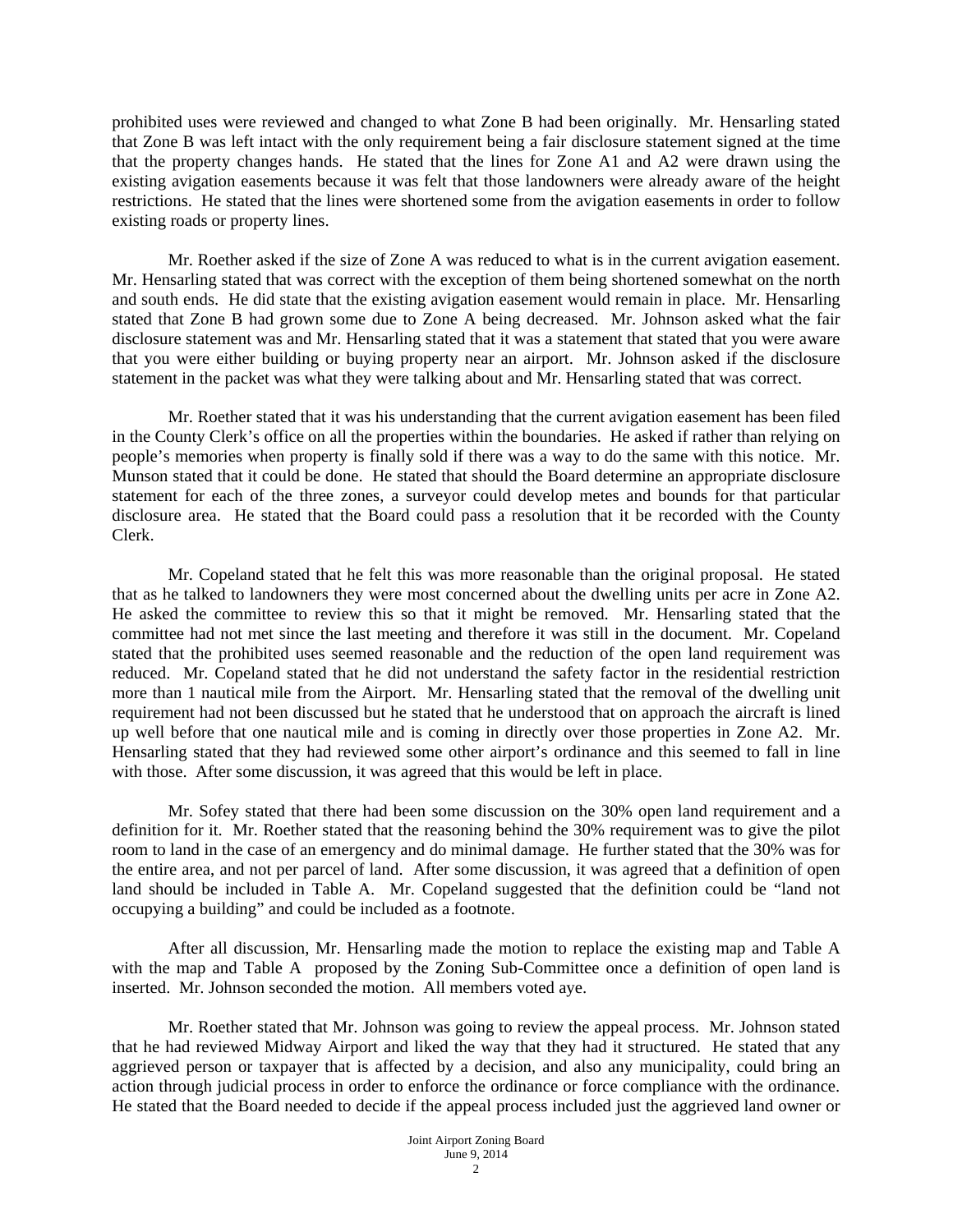included the municipality that is trying to enforce the ordinance. Mr. Roether asked if Mr. Johnson if he could make a recommendation for this section for the June 25 meeting. He stated that he could but he wanted some guidance from the Board. Mr. Sofey stated that he thought the landowner should have the right to maximize the appeal opportunities without going through the judicial system. Mr. Johnson stated that he would prepare something for a two-tiered system like Midway Airport and the Board could discuss it at the next meeting. Mr. Copeland stated that some of the landowners wanted the governing elected officials of the municipality or county to make the decision on the permit request and/or appeal before going to judicial review. He stated that this would allow an elected official, versus an appointed official, to make the decision. Mr. Johnson asked Mr. Copeland if he would agree that the permit request go through P&Z and appeals be heard by the City Council and Mr. Copeland stated that would be fine. Mr. Sofey asked Mr. Copeland if he wanted the appeal for property in the county to go before Commissioners Court instead of the RMA and Mr. Copeland stated that was correct. Mr. Sofey stated that he felt that the verbiage relating to property in the county was what needed to be addressed. Mr. Roether asked Mr. Johnson to validate the rules is 241 about the JAZB being able to hear appeals.

#### **IV.**

#### **Public Comments.**

 Commissioner Lawrence asked Mr. Roether to repeat the schedule of events for the Board. Mr. Roether stated that there would be a property owner meeting on June 28, 2014. He stated that the Board would meet again on June 25, 2014. He stated that he hoped that they Board would be in a position to make a recommendation to take what has been accepted to a public hearing in July. He stated that they might be in a position to incorporate what has been developed at the July meeting, which is the last Wednesday in July. He stated that he hoped to be able to enact the ordinance in either July or August.

#### **V. Adjourn.**

 Mr. Sofey made the motion to adjourn the meeting and Mr. Brawley seconded the motion. All members voted aye. The meeting was adjourned at 12:55pm.

Phil Roether, Chairman

\_\_\_\_\_\_\_\_\_\_\_\_\_\_\_\_\_\_\_\_\_\_\_\_\_\_\_\_\_ Terry Morrow, Administrative Asst.

\_\_\_\_\_\_\_\_\_\_\_\_\_\_\_\_\_\_\_\_\_\_\_\_\_\_\_\_\_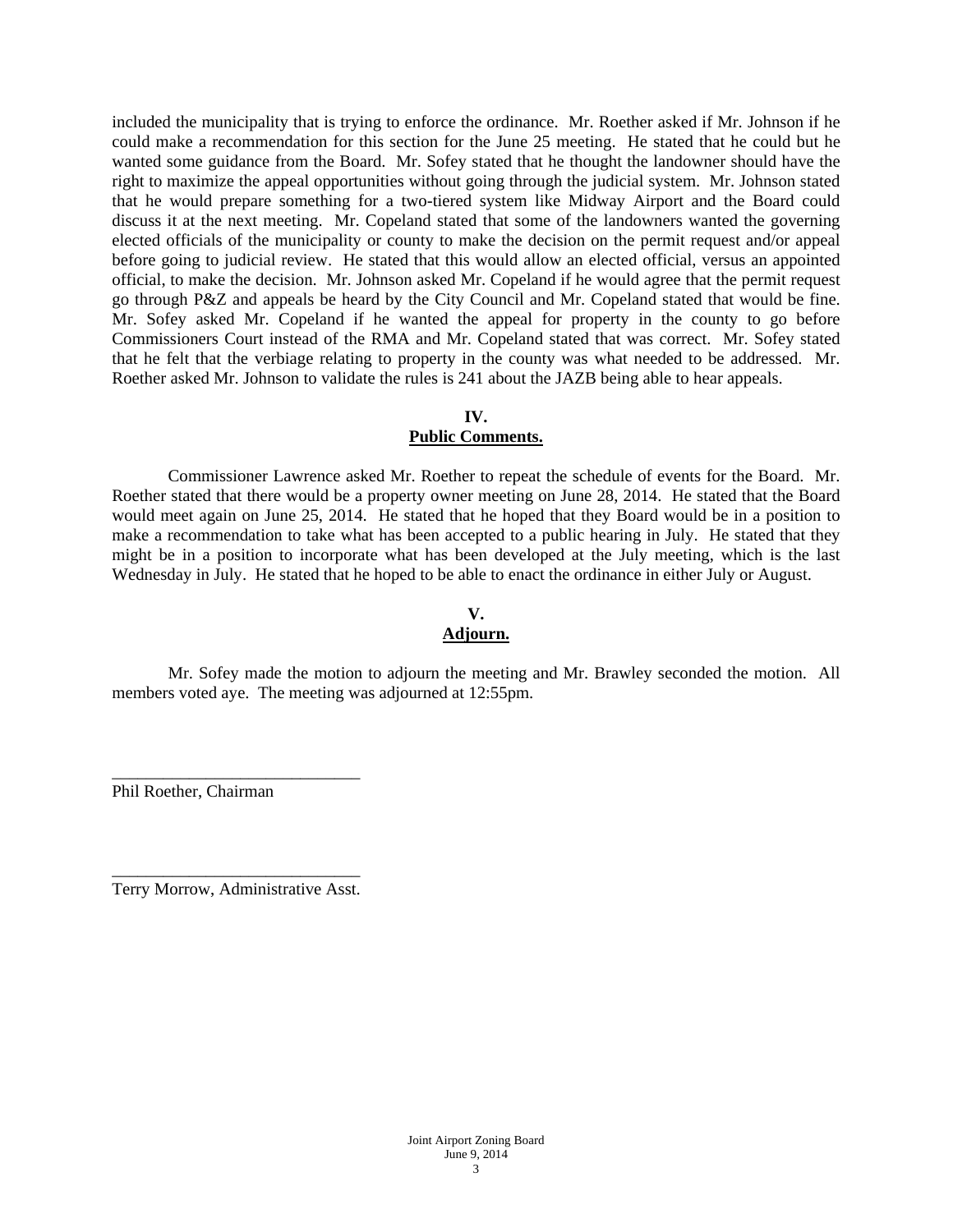#### **JOINT AIRPORT ZONING BOARD**

## **ITEM NUMBER: Four MEETING DATE: 06-25-14**

| <b>ITEM TITLE:</b>     | Workshop to continue review of the draft Airport Zoning<br>Ordinance. |  |  |  |  |
|------------------------|-----------------------------------------------------------------------|--|--|--|--|
| <b>SUBMITTED BY:</b>   | Mike Shahan, Airport Director                                         |  |  |  |  |
| <b>DATE SUBMITTED:</b> | June 19, 2014                                                         |  |  |  |  |

#### **SUMMARY:**

Enclosed is Revision 8 of the draft NTRA Zoning Ordinance in red-line format so you can see the changes. The remaining changes include are listed below:

- 1. Section 6, page 5 has been modified
- 2. Exhibit B, page 9 has been modified to show the recommended enforcement procedure as recommended by the JAZB at the last meeting.
- 3. Section 6, page 10 added paragraph 8.2 outlining height related appeal process
- 4. Section 9, page 11 change Section 241.041 to Section 241.042
- 5. Section 11.0, page 11 inserted that the penalty is a Class B misdemeanor and a fine of up to \$2,000.00 per offense.

Attachment E: Implementation Materials is included as an attachment for your review.

Attachments A through D, which are the zoning maps and legal descriptions for the various properties being covered by this draft zoning ordinance is not included in this agenda packet due to the size of the attachments. These attachments will need to be modified once the zones have been accepted by the JAZB. All attachments will be covered in greater detail at a later JAZB Workshop. Please refer to your previous draft zoning ordinance booklet to review the attachments.

#### **ATTACHMENTS (LIST)**

Draft NTRA Zoning Ordinance, revision 8 dated June 19, 2014

#### **ALTERNATIVES/RECOMMENDATIONS:**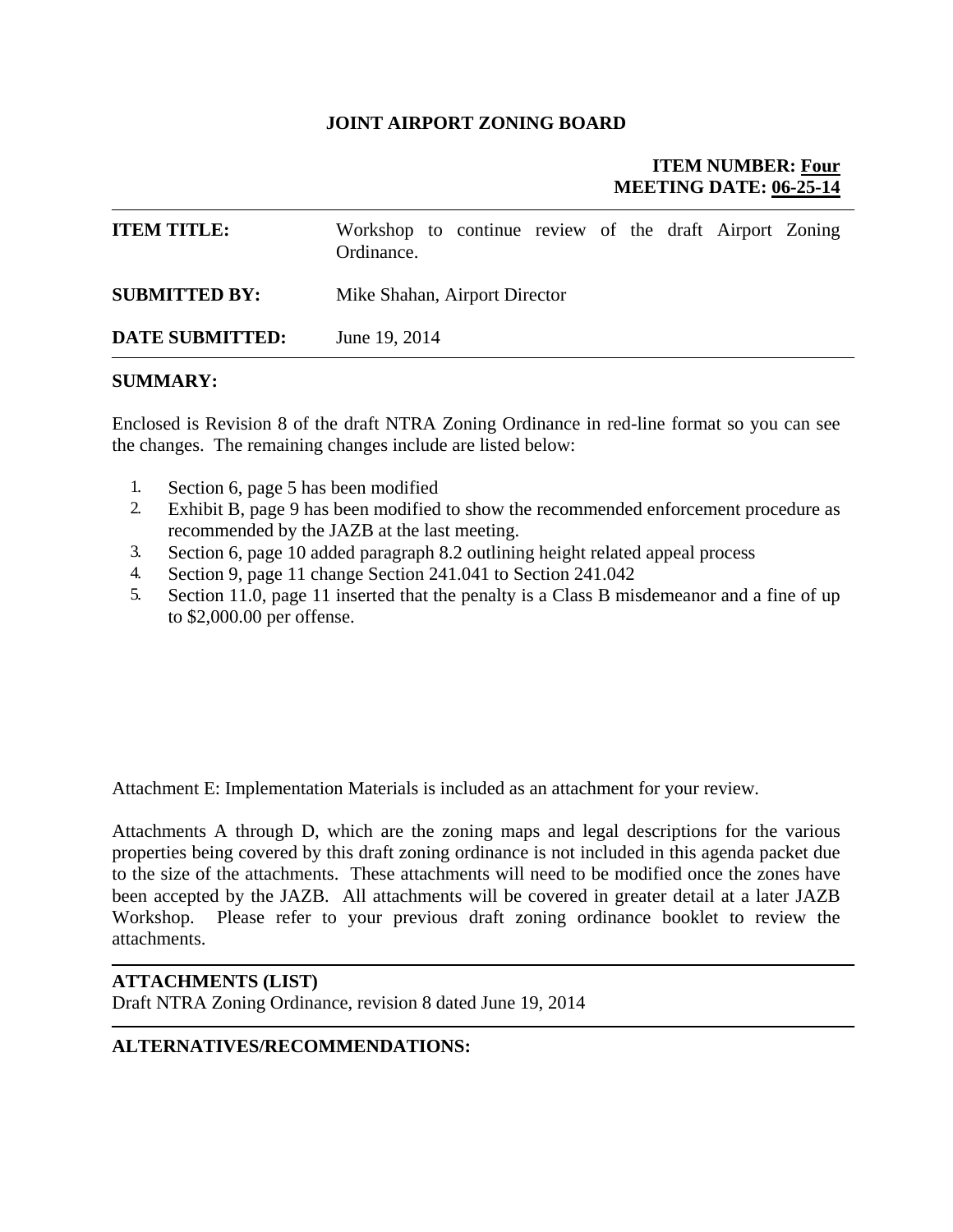# North Tex Grayson County, 7X REGIONAL AI RPOR





**Draft NTRA Zoning Ordinance Revision 8 June 19, 2014** 









## DRAFT FINAL AIRPORT ZONING ORDINANCE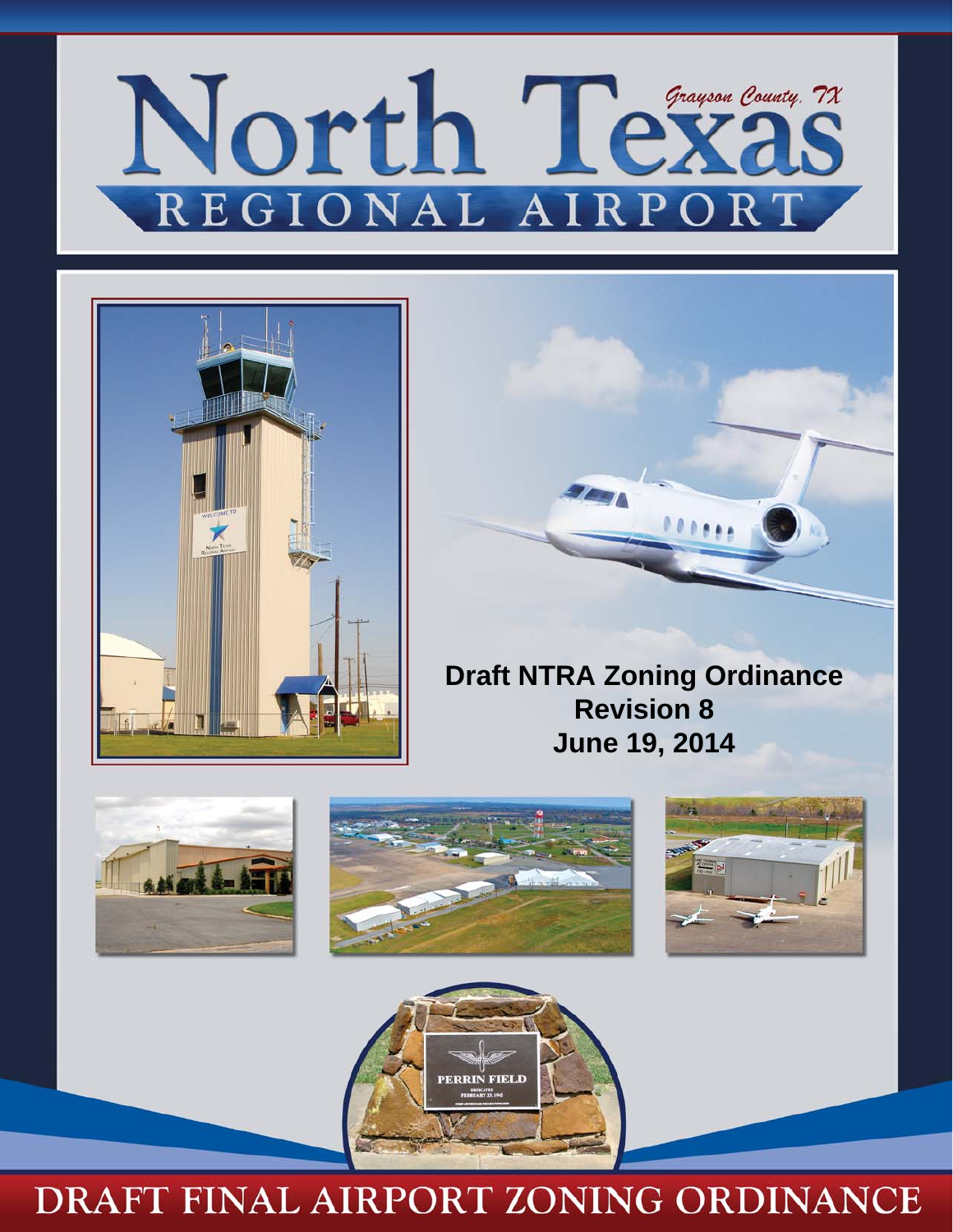## **DRAFT NORTH TEXAS REGIONAL AIRPORT LAND USE COMPATIBILITY ZONING ORDINANCE**

## **1.0 PURPOSE**

The North Texas Regional Airport (the "Airport") is used in the interest of the public and fulfills an essential purpose for the communities of Denison, Pottsboro, Sherman, and Grayson County. This *Airport Land Use Compatibility Zoning Ordinance* (the "Ordinance") for the Airport is intended to protect and promote the safety and welfare of Airport users and residents near the Airport, while promoting the continued operation of the Airport. Specifically, the Ordinance seeks to protect the public from the adverse effects of Airport noise, to ensure that people and facilities are not concentrated in areas susceptible to aircraft accidents, and to ensure that no structures or activities encroach upon or adversely affect the use of navigable airspace.

The Ordinance will ensure compatible development in the vicinity of the Airport by defining terms of use within created compatibility zones, creating the appropriate compatibility zones, and providing for enforcement. The Ordinance is adopted pursuant to the authority conferred by the *Airport Zoning Act*, Texas Local Government Code, Section 241. Municipal and County Zoning Authority around Airports.

## **2.0 DEFINITIONS**

(1) **ACT** - means the Airport Zoning Act, Texas Local Government Code, Section 241.001

(2) **ADMINISTRATIVE AGENCY** – The Grayson County-Denison-Pottsboro-Sherman Joint Airport Zoning Board (the "Joint Airport Zoning Board") or an administrative agency, commission, board, or person designated by the Joint Airport Zoning Board to administer and enforce airport compatible land use zoning regulations.

(3) *AIRPORT* - Means that area of land owned by Grayson County and located within Grayson County, Texas, currently referred to as the North Texas Regional Airport which is designed and set aside for the landing and taking off of aircraft and used or to be used in the interest of the public for such purpose. The term includes an area with installations relating to flights, including facilities, and bases of operation for tracking flights or acquiring data concerning flights.

(4) *Airport Director* – Means the Airport Director of the North Texas Regional Airport.

(5) *Airport Elevation* – The established elevation of the highest point on the runway, either existing or planned, at the airport measured in feet above mean sea level (MSL). The airport elevation of the North Texas Regional Airport is 749 feet above mean sea level (MSL).

(6) **AIRPORT HAZARD** - Means a structure or object of natural growth or use of land that obstructs the air space required for the taking off, landing, and flight of aircraft or that in-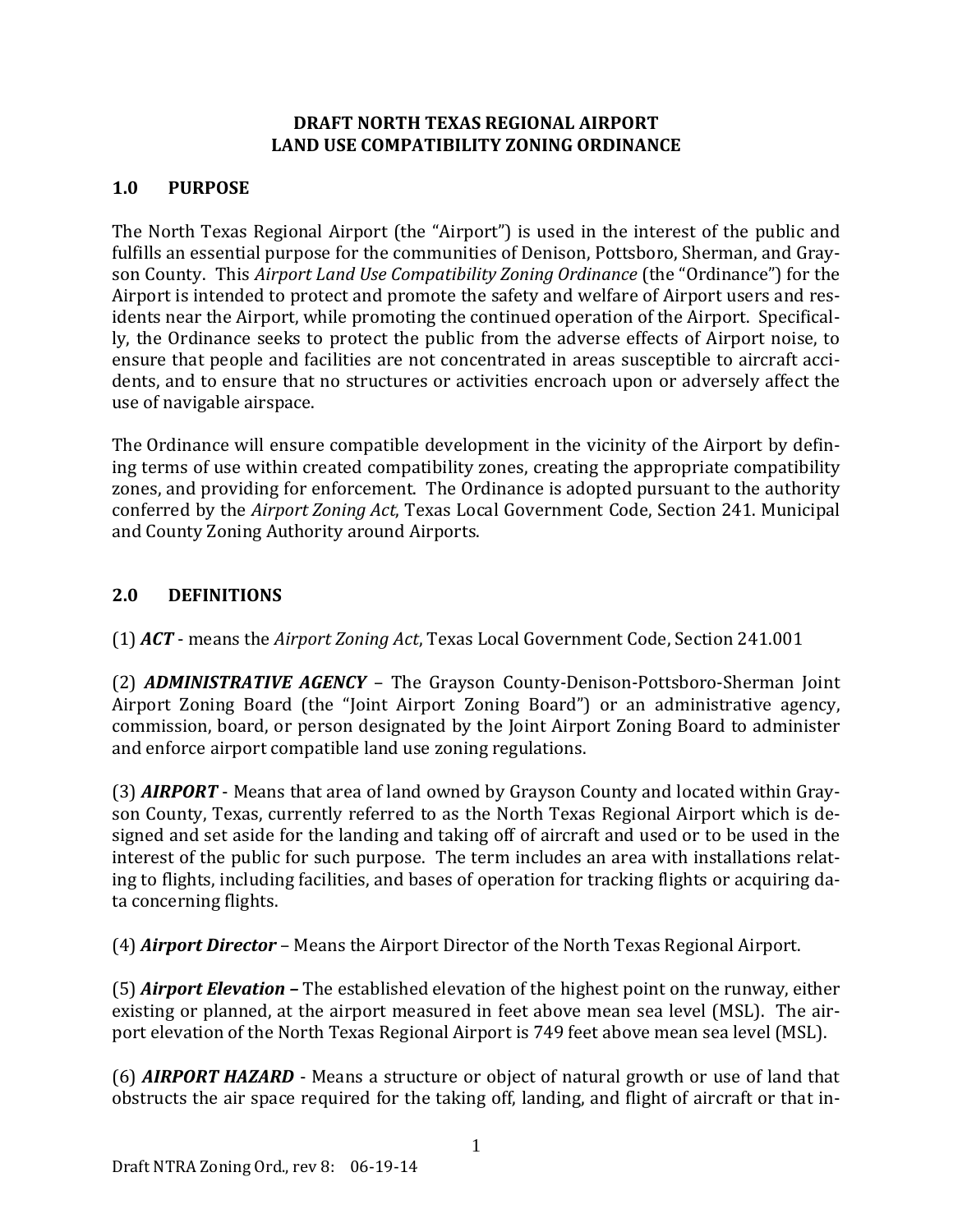terferes with visual, radar, radio, or other systems for tracking, acquiring data relating to, monitoring, or controlling aircraft.

(7) *AIRPORT HAZARD AREA* - Means an area of land or water on which an airport hazard could exist defined by the Act or Regulation.

(8) *AIRPORT ZONING REGULATION* - Means an airport hazard area defined or described by zoning regulation or an airport compatible land use zoning regulation adopted under this Ordinance.

(9) *AVIGATION EASEMENT* – Means an easement which shall include, but is not limited to, the right of aircraft to fly over the Land, together with its attendant noise, vibrations, fumes, dust, fuel and lubricant particles, and all other effects that may be caused by the operation of aircraft landing at, or taking off from, or operating at or on the Airport.

(10) *CENTERLINE* – Means a line extending through the midpoint of each end of a runway and extending outward to the North and/or South end of Zone A.

(11) *COMPATIBLE LAND USE* - Means a use of land in the vicinity of the Airport within the Development Zone that does not endanger the health, safety, or welfare of the owners, occupants, or users of the land because of levels of noise or vibrations or the risk of personal injury or property damage created by the operations of the Airport, including the taking off and landing of aircraft, as indicated on attached **Exhibit A**.

(12) *CONTROLLED COMPATIBLE LAND USE* – Means an area of located outside airport boundaries and within a rectangle bounded by lines located no farther than one and onehalf statute miles from the centerline of an instrument or primary runway and lines located no farther than five statute miles from the each end of the paved surface of an instrument or primary runway. Further definition of controlled compatible land use is found in Section 3.0 and Exhibit A: Zoning Boundaries.

(13) *EXISTING LAND USE* - A land use which either physically exists or for which local government commitments along with substantial construction investment by the property owner make it not feasible for the land to be used for anything other than its proposed use. Local government commitment to a proposal can usually be considered firm once a vesting tentative map, development agreement, or other land use entitlement has been approved or all discretionary approvals have been made and exists before the date of these adopted regulations. 

(14) **INSTRUMENT RUNWAY** - An existing or planned runway of at least 3,200 feet for which there is or is planned to be an instrument landing procedure published by the Federal Aviation Administration. Runway  $17L - 35R$  is the instrument runway at the Airport.

(15) *JOINT AIRPORT ZONING BOARD* - Means a board created by Resolution or Order consisting of nine members, two members appointed by Grayson County, two members appointed by the City of Denison, two members appointed by the City of Pottsboro, and two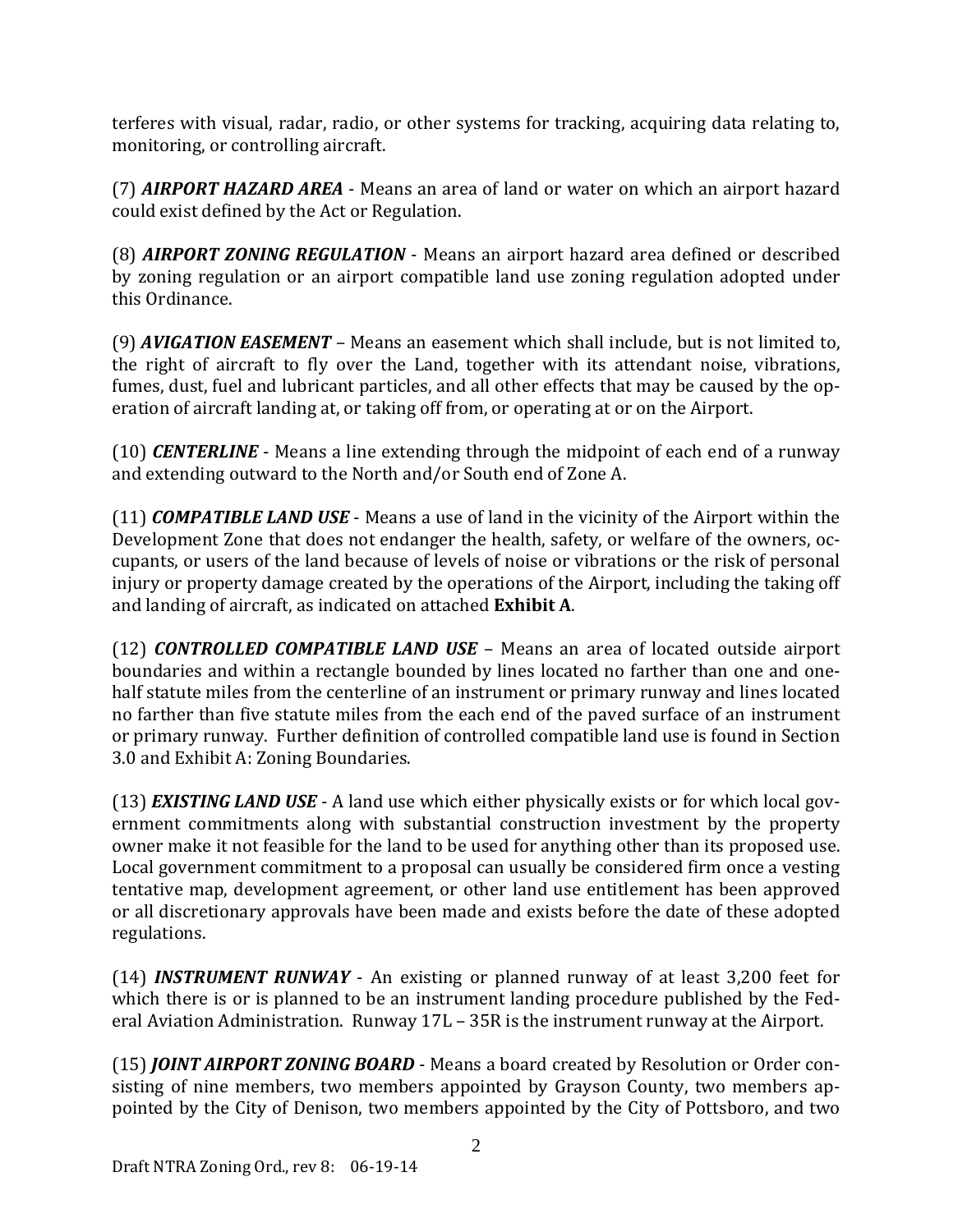members appointed by the City of Sherman (the "Board). The eight appointed members shall elect by a majority vote the ninth member who shall serve as chairman of the Board in accordance with the *Airport Zoning Act*, Texas Local Government Code, Section 241.014 (c).

(16) **NONCONFORMING USE** - Any structure, object of natural growth, or use of land which exist before the date of these adopted regulations and is inconsistent with the provisions set forth in these policies. See Section 6: Nonconforming Uses, Regulations not Retroactive.

(17) *OBSTRUCTION* - Means a structure, growth, or other object, including a mobile object, that exceeds a limiting height established by federal regulations or by an Airport Zoning Regulation. 

(18) **ORDINANCE COORDINATOR** – The ordinance coordinator shall mean the Airport Director. 

(19) **PERSON** - Means an individual, firm, partnership, corporation, limited liability company, association, joint stock association, or body politic, and includes a trustee, receiver, assignee, administrator, executor, guardian, or other representative.

(20) **POLITICAL SUBDIVISION** - Means a municipality or county as defined by the Act.

(21) **PRIMARY RUNWAY** - Means the paved runway, as shown in the official Airport Layout Plan (ALP), greater than 3,200 feet in length on which a majority of the approaches to and departures from the Airport occur. Currently, Runway 17L-35R is the primary runway at the Airport.

(22) **RUNWAY** - A defined area on an airport prepared for landing and take-off of aircraft along its length.

## **3.0 ADMINISTRATION OF ORDINANCE**

**3.1 RESPONSIBLE** *JURISDICTION*. It shall be the duty of the Grayson County Planning Department to administer and enforce this Ordinance within the unincorporated portion of Grayson County. It shall be the duty of the City of Denison Planning Department to administer and enforce this Ordinance within the city limits of Denison. It shall be the duty of the City of Pottsboro Planning Department to administer and enforce this Ordinance within the city limits of Pottsboro. It shall be the duty of the City of Sherman Zoning Department to administer and enforce this Ordinance within the city limits of Sherman.

3.2 **Ordinance Coordinator.** To ensure consistency and efficiency in administration of this ordinance, the Joint Airport Zoning Board appoints the Airport Director or the appropriate governing body to coordinate administration of this ordinance. It is not intended by this ordinance that the Airport Director be given any authority to make final determinations or enforce this ordinance.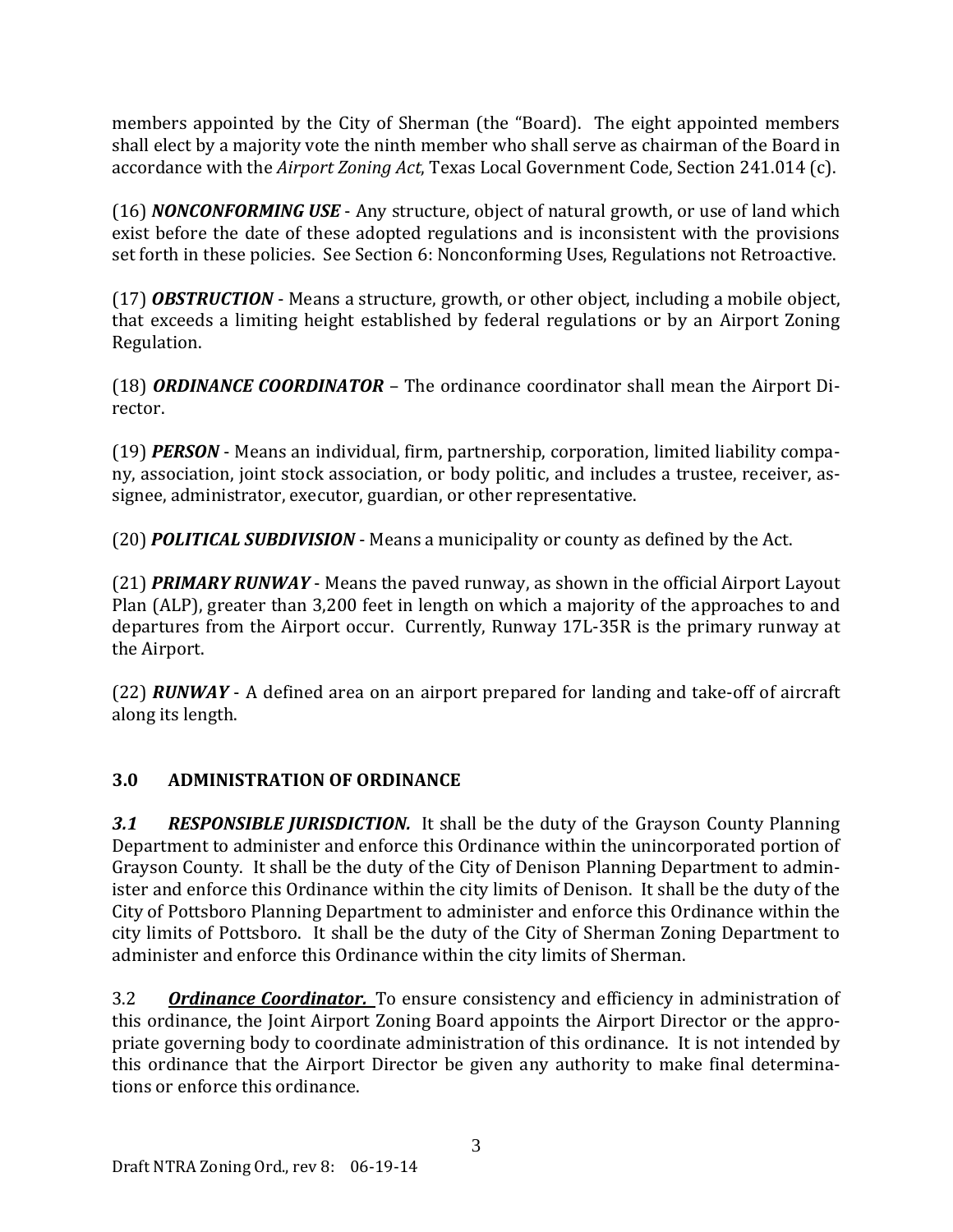3.3 *Procedure.* All applications, appeals, or other documents and inquiries required by this ordinance shall be filed with the Airport Director. The Airport Director shall assign such application, appeal or procedure to the responsible jurisdiction in accordance with Section 3.1. The Airport Director shall coordinate with the jurisdictions the processing and status of applications, appeals and any other procedures affecting the zoning at the Airport. Procedure for processing applications is provided in Section 7.0. Procedure for processing appeals is provided in Section 8.0. **Exhibit B** depicts the enforcement process.

## **4.0 CONTROLLED COMPATIBLE LAND USE AREA**

The Controlled Compatible Land Use Area is defined by the boundaries of the Airport and in the vicinity of the Airport as indicated on attached **Exhibit A**.

## **5.0 COMPATIBILITY CRITERIA**

The criteria for assessing whether a land use plan, ordinance, or development proposal is to be judged compatible with the Airport are set forth in the Compatibility Criteria matrix, **Table A.** These criteria are to be used in conjunction with the Controlled Compatibility Land Use Area map depicted on **Exhibit A**. For the purposes of reviewing proposed amendments to community land use plans and zoning ordinances, as well as in the review of individual development proposals, the Compatibility Criteria in the matrix will control.

There are three -Airport Hazard Areas defined for the Airport which include:

**Zone A1**, this zone encompasses areas overflown at low altitudes, typically 200 or less above Airport elevation. Residential uses are prohibited unless the dwelling unit per acre criteria is met in Table A: Compatibility Criteria Matrix. Nonresidential uses for activities which attract people (uses such as, theaters, meeting halls, multistory office buildings, and labor-intensive manufacturing plants) are prohibited. In addition, children's schools, day care centers, hospitals, nursing homes, and hazardous uses (e.g., aboveground bulk fuel storage and landfills) are prohibited. **Table A** provides a complete list of prohibited uses and conditions for Zone A1.

**Zone** A2, this zone encompasses areas overflown at low altitudes, typically 200 to 400 feet above Airport elevation. Residential uses are prohibited unless the dwelling unit per acre criteria is met in Table A: Compatibility Criteria Matrix. Nonresidential uses for activities which attract people (such as outdoor stadiums and similar uses with very high intensities are prohibited). In addition, airport hazards (physical [e.g., tall objects], visual, and electronic forms of interference with the safety of aircraft operations) are also prohibited. **Table A** provides a complete list of prohibited uses and conditions for Zone A2.

Zone B, this zone includes all other portions of regular aircraft traffic patterns and pattern entry routes.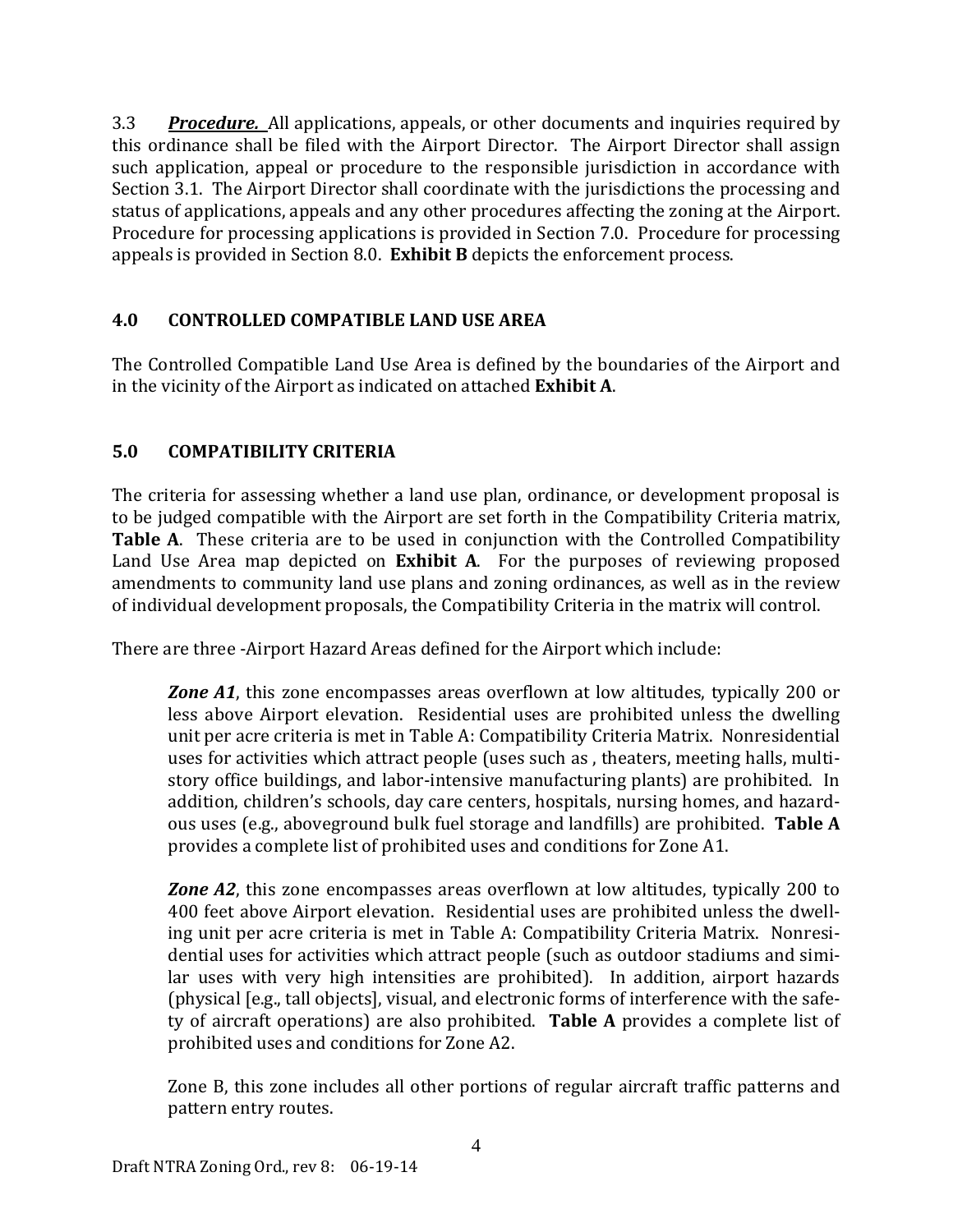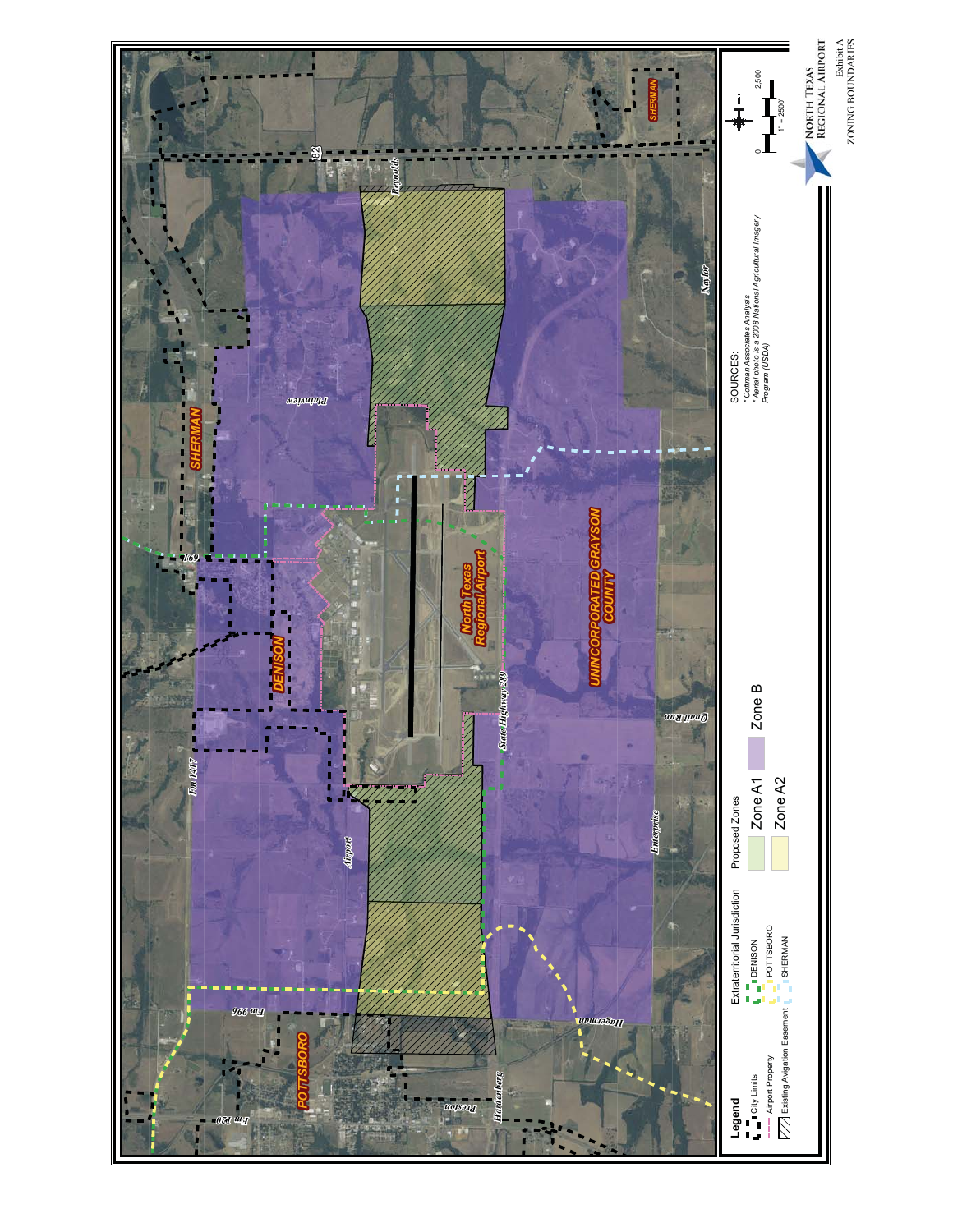| <b>TABLE A</b> |                                                   |                                                                 |                                           |                                                                                                                                                                                                                                                                                                                                                                                                                                                                                                                                                                                                   |                                                                                                                                                                                                                                                 |  |  |
|----------------|---------------------------------------------------|-----------------------------------------------------------------|-------------------------------------------|---------------------------------------------------------------------------------------------------------------------------------------------------------------------------------------------------------------------------------------------------------------------------------------------------------------------------------------------------------------------------------------------------------------------------------------------------------------------------------------------------------------------------------------------------------------------------------------------------|-------------------------------------------------------------------------------------------------------------------------------------------------------------------------------------------------------------------------------------------------|--|--|
|                | <b>Compatibility Criteria Matrix</b>              |                                                                 |                                           |                                                                                                                                                                                                                                                                                                                                                                                                                                                                                                                                                                                                   |                                                                                                                                                                                                                                                 |  |  |
|                |                                                   | <b>Maximum</b>                                                  |                                           |                                                                                                                                                                                                                                                                                                                                                                                                                                                                                                                                                                                                   |                                                                                                                                                                                                                                                 |  |  |
|                |                                                   | Densities/Intensities/Required Open Land                        |                                           | <b>Additional Criteria</b>                                                                                                                                                                                                                                                                                                                                                                                                                                                                                                                                                                        |                                                                                                                                                                                                                                                 |  |  |
| Zone           | <b>Dwelling</b><br>Units per<br>Acre <sup>1</sup> | <b>Maximum</b><br>Non-<br>residential<br>Intensity <sup>2</sup> | Req'd<br><b>Open</b><br>Land <sup>3</sup> | Prohibited Uses <sup>4</sup>                                                                                                                                                                                                                                                                                                                                                                                                                                                                                                                                                                      | <b>Other Development</b><br>Conditions <sup>5</sup>                                                                                                                                                                                             |  |  |
| Zone A1        | 1 d.u. per 5<br>acres                             | 100 persons per<br>acre                                         | 30%                                       | Residential, except for very low residen-<br>$\bullet$<br>tial<br>Petroleum refining & storage <sup>8</sup><br>٠<br>Natural gas & petroleum pipelines <sup>9</sup><br>٠<br>Children's schools, day care centers, li-<br>braries<br>Hospitals, nursing homes<br>٠<br>Places of worship<br>Schools<br>Theaters, auditoriums, & stadiums<br>$\bullet$<br>Dumps or landfills, other than those con-<br>sisting entirely of earth & rock.<br>Waterways that create a bird hazard, does<br>not include flood control, detention ponds or<br>stock tanks.<br>Hazards to flight <sup>6</sup><br>$\bullet$ | Avigation easement dedi-<br>$\bullet$<br>cation<br>Within reason, locate<br>٠<br>structures maximum distance<br>from extended runway cen-<br>terline<br>FAA airspace review re-<br>٠<br>quired for objects > 770' MSL<br>elevation <sup>7</sup> |  |  |
| Zone A2        | 1 d.u. per 2.5<br>acres                           | 250 persons per<br>acre                                         | No Limit                                  | Theaters, auditoriums, & stadiums<br>$\bullet$<br>Dumps or landfills, other than those con-<br>٠<br>sisting entirely of earth & rock.<br>Waterways that create a bird hazard, does<br>٠<br>not include flood control, detention ponds or<br>stock tanks.<br>Hazards to flight <sup>6</sup>                                                                                                                                                                                                                                                                                                        | Avigation easement dedi-<br>$\bullet$<br>cation<br>FAA airspace review re-<br>٠<br>quired for objects > 770' MSL<br>elevation <sup>7</sup>                                                                                                      |  |  |
| Zone B         | No Limit                                          | No Limit                                                        | No Limit                                  | No Limit<br>$\bullet$                                                                                                                                                                                                                                                                                                                                                                                                                                                                                                                                                                             | Fair disclosure statement<br>٠                                                                                                                                                                                                                  |  |  |

**Notes**: 

Residential development must not contain more than the indicated number of dwelling units (excluding secondary units) per gross acre (d.u./ac). Clustering of units is encouraged. Gross acreage includes the property at issue plus a share of adjacent public or private roads and any adjacent, permanently dedicated, open lands.

- <sup>2</sup> Usage intensity calculations shall include all people (e.g., employees, customers/visitors, etc.) who may be on the property at a single point in time, whether indoors or outside.
- <sup>3</sup> Open land requirements are to be applied with respect to an entire Zone A1. This is typically accomplished as part of a community general plan or a specific plan, but may also apply to large (10 acres or more) development projects. Open land is defined as all land not occupied by a structure, to include roadways, parking areas, allowed waterways, etc.
- The uses listed here are ones that are explicitly prohibited regardless of whether they meet the intensity criteria. In addition to these explicitly prohibited uses, other non-residential uses will not be permitted in the respective compatibility zones when they do not meet the usage intensity criteria.
- 5 As part of certain real estate transactions involving residential property within any compatibility zone (that is, anywhere within the Airport influence area); information regarding Airport proximity and the existence of aircraft overflights must be disclosed. Easement dedication and deed notice requirements indicated for specific compatibility zones apply only to new and redevelopment if approval is required.
- <sup>6</sup> Hazards to flight include physical (e.g., tall objects), visual, and electronic forms of interference with the safety of aircraft operations. Land use development that may cause the attraction of birds to increase is prohibited.

7. This Mean Sea Level (MSL) height criterion is for general guidance. Objects below this 770' MSL height normally will not be airspace obstructions. Taller objects may be acceptable if determined not be obstructions.

8. Does not include storage tanks associated with well heads.

Natural gas & petroleum pipelines less than 36 inches below the surface.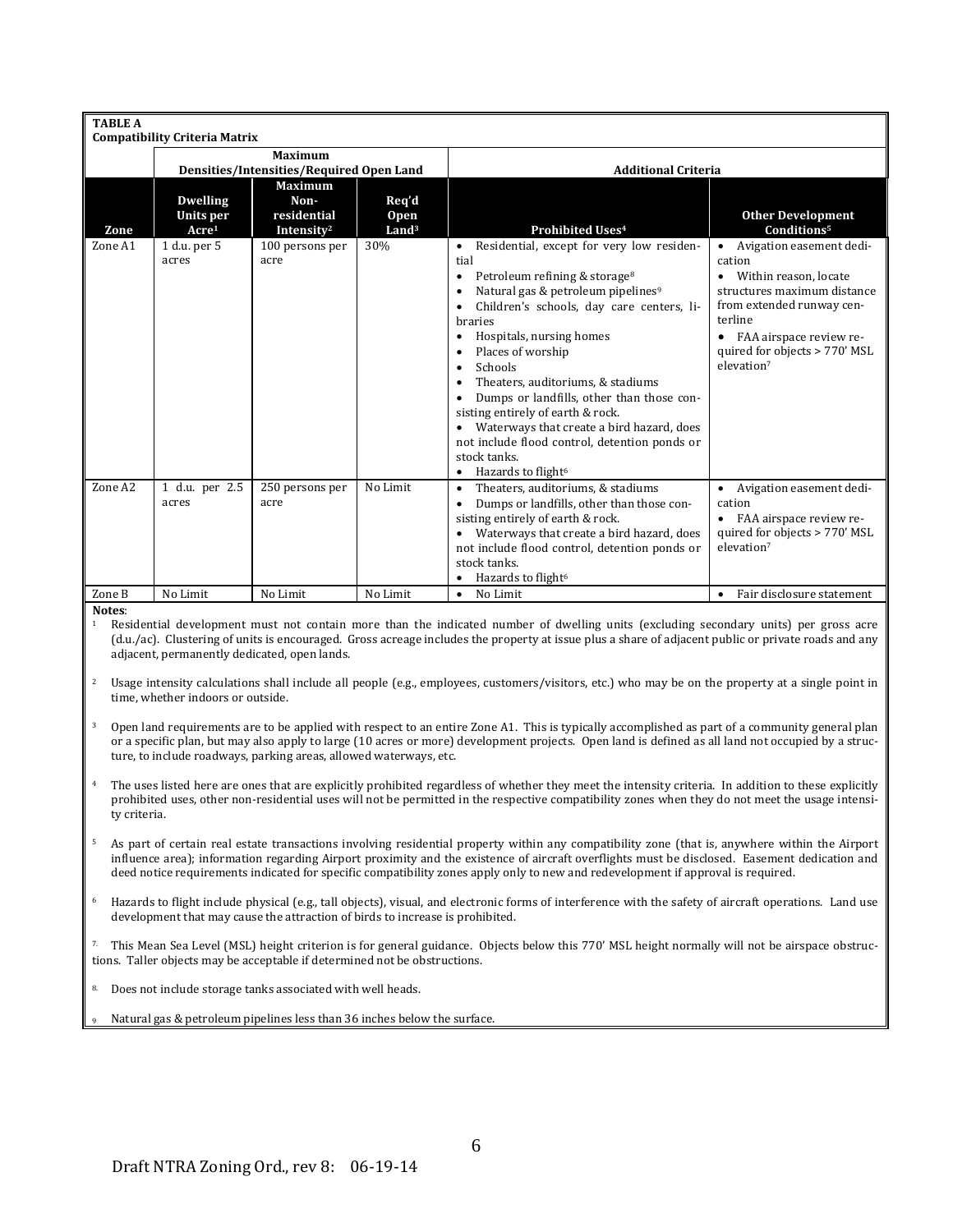#### **6.0 NONCONFORMING USES, REGULATIONS NOT RETROACTIVE**

This Ordinance shall not be construed to require changes in land use or the removal or other change or alteration of any structure not conforming as of the effective date of this Ordinance, or otherwise interfere with the continuance of any nonconforming use. Nothing herein contained shall require any change in construction, alteration, or intended use of any structure, the construction or alteration of which was begun prior to the effective date of this Ordinance and whose completion is diligently pursued. For purposes of this Ordinance, permitted non-conforming structures shall include all phases or elements of a multiphase structure, whether or not actual construction has commenced, which have received a completed determination by the Federal Aviation Administration under Title 14 of the Code of Federal Regulations, Part 77.31 before the effective date of this Ordinance or amendments thereto under the Airport Zoning Act.  $\theta$ f no hazard by the Federal Aviation Administration under Title 14 of the Code of Federal Regulations, Part 77 before the effective date of this Ordinance or amendments thereto under the *Airport Zoning Act*.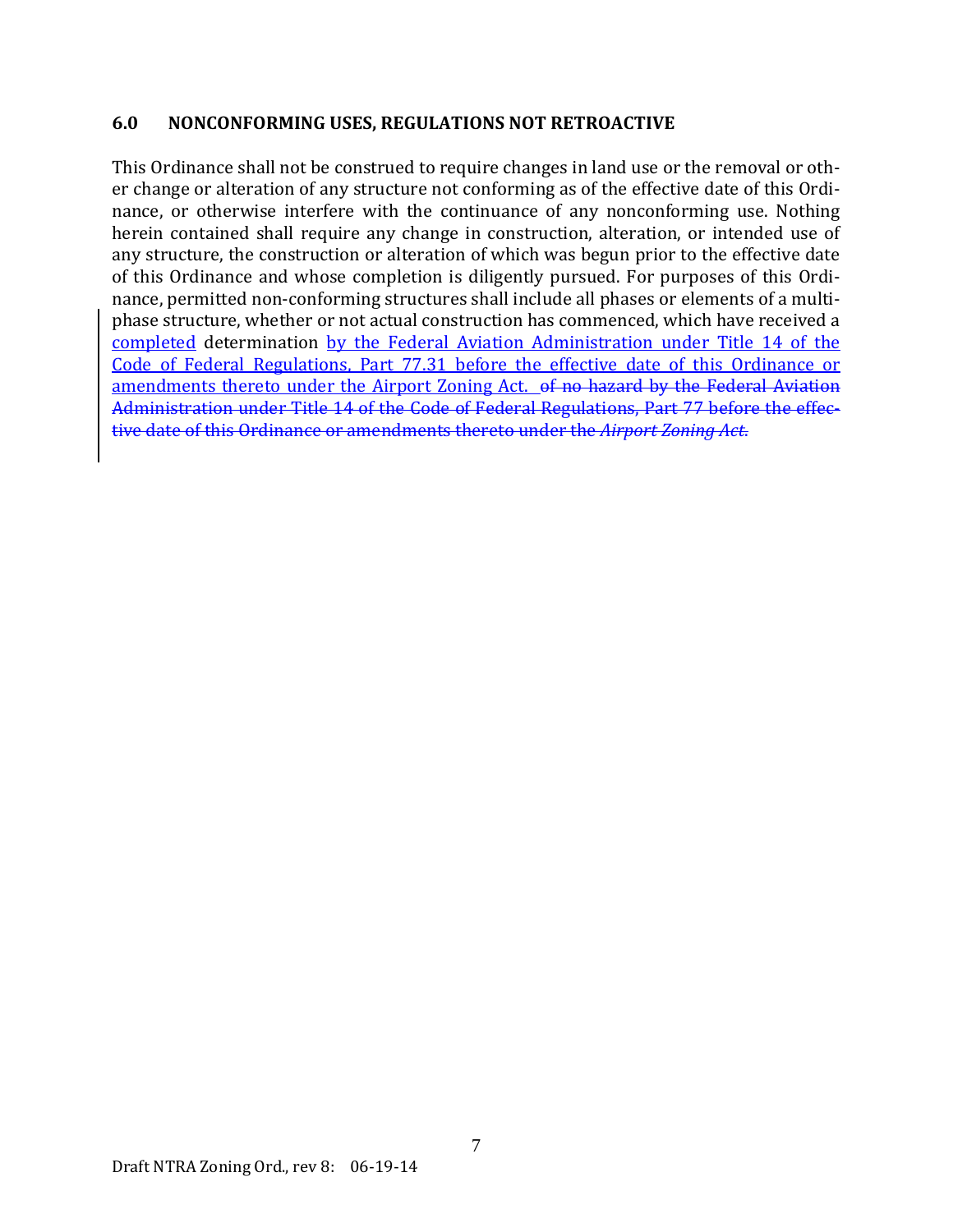

06MP12-B-8/1/13

06MP12-B-8/1/13

ENFORCEMENT PROCESS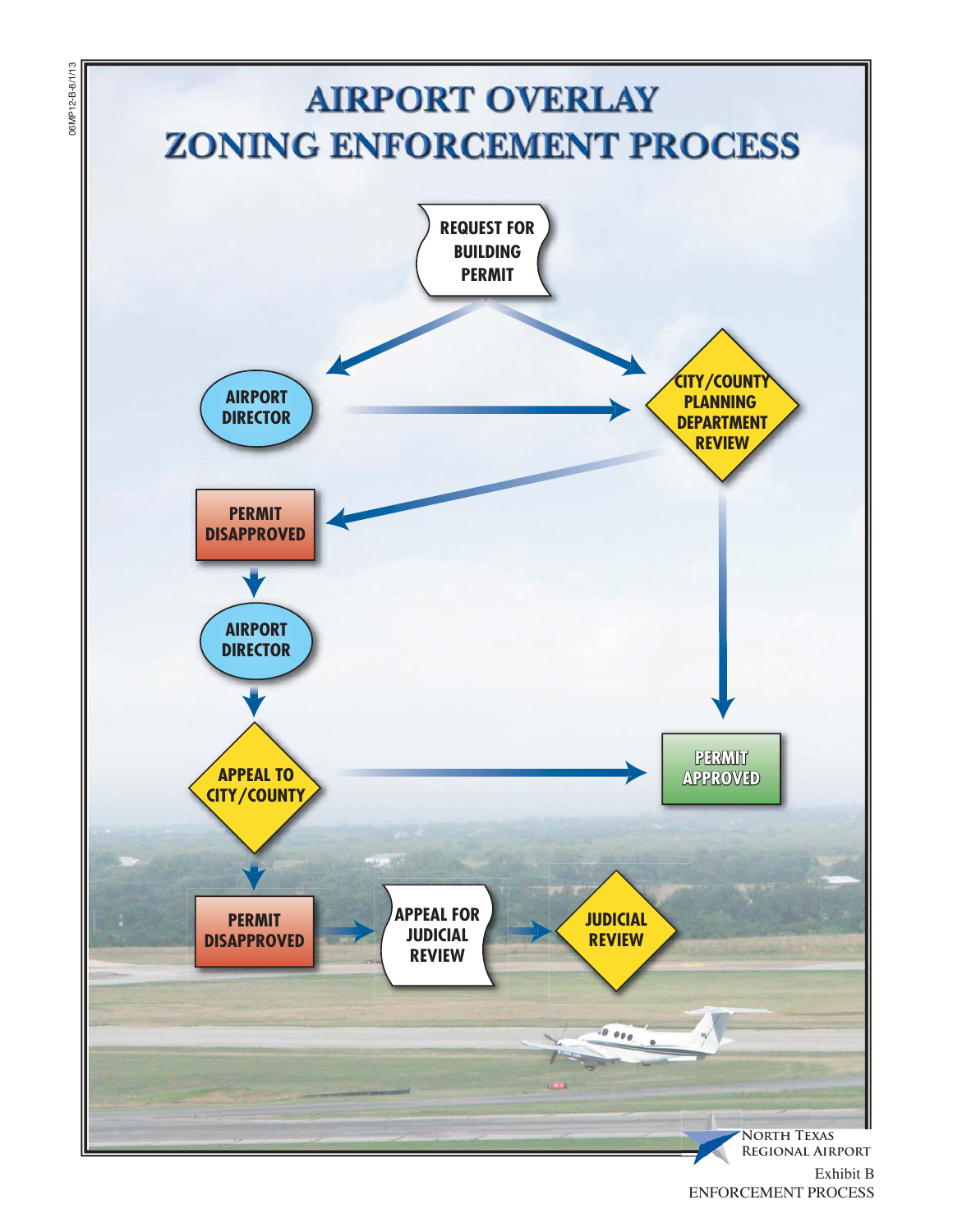## **7.0 PERMITS**

*7.1 Future Uses.* No change shall be made in the use of land and no structure shall be erected or otherwise established in any zone hereby created unless a permit has been applied for and granted under this Ordinance-. Each application for a permit shall be filed with the Airport Director and indicate the purpose of the permit and include sufficient information to determine whether the resulting use or structure would conform to this Ordinance. The Airport Director shall assign the permit application and transmit all permit application documentation to the responsible jurisdiction in accordance with Section 3.1.

If the responsible jurisdiction determines that the requested permit is consistent with the provisions of this Ordinance, the permit shall be granted. Within Zone A, an Avigation Easement is required as a condition of the approval of the permit. No Permit that is inconsistent with the provisions of this Ordinance shall be granted unless a variance has been approved in accordance with Section 7.4.

*7.2 Existing Uses.* No permit shall be granted that would allow the expansion of an established nonconforming use or structure or creation of a new nonconforming use or structure. 

*7.3 Nonconforming Use, Abandoned or Destroyed.* Whenever the responsible ‐ jurisdiction, County or City determines that a nonconforming structure has been abandoned or more than -sixty (60) percent torn down, physically deteriorated, or decayed, no Permit shall be granted that would allow such structure or any nonconforming structure that is inconsistent with the provisions of this Ordinance.

*7.4 Variances.* Any person desiring to use his or her property in violation of the provisions of this Ordinance may apply for a variance. Applications for a variance shall be filed with the Airport Director. The Airport Director shall assign the variance application and transmit all variance application documentation to the responsible jurisdiction in accordance with Section 3.1. Each jurisdiction shall determine if the variance meets the requirement of the applicable state and/or federal law, local zoning ordinance and this ordinance. A variance may be allowed where it is found that a literal application or enforcement of this Ordinance would result in practical difficulty or unnecessary hardship and granting relief would result in substantial justice being done, would not be contrary to public interest and the relief would be in accordance with the spirit of this ordinance.

## **8.0 APPEALS**

8.1 Any person aggrieved, or any taxpayer affected, by any decision of a responsible jurisdiction (Denison, Pottsboro, Sherman, or Grayson County acting by and through the Grayson County Regional Mobility Authority) made in administration or enforcement of this Ordinance, may appeal to the respective jurisdiction (Denison, Pottsboro, Sherman or Grayson County acting by and through the Grayson County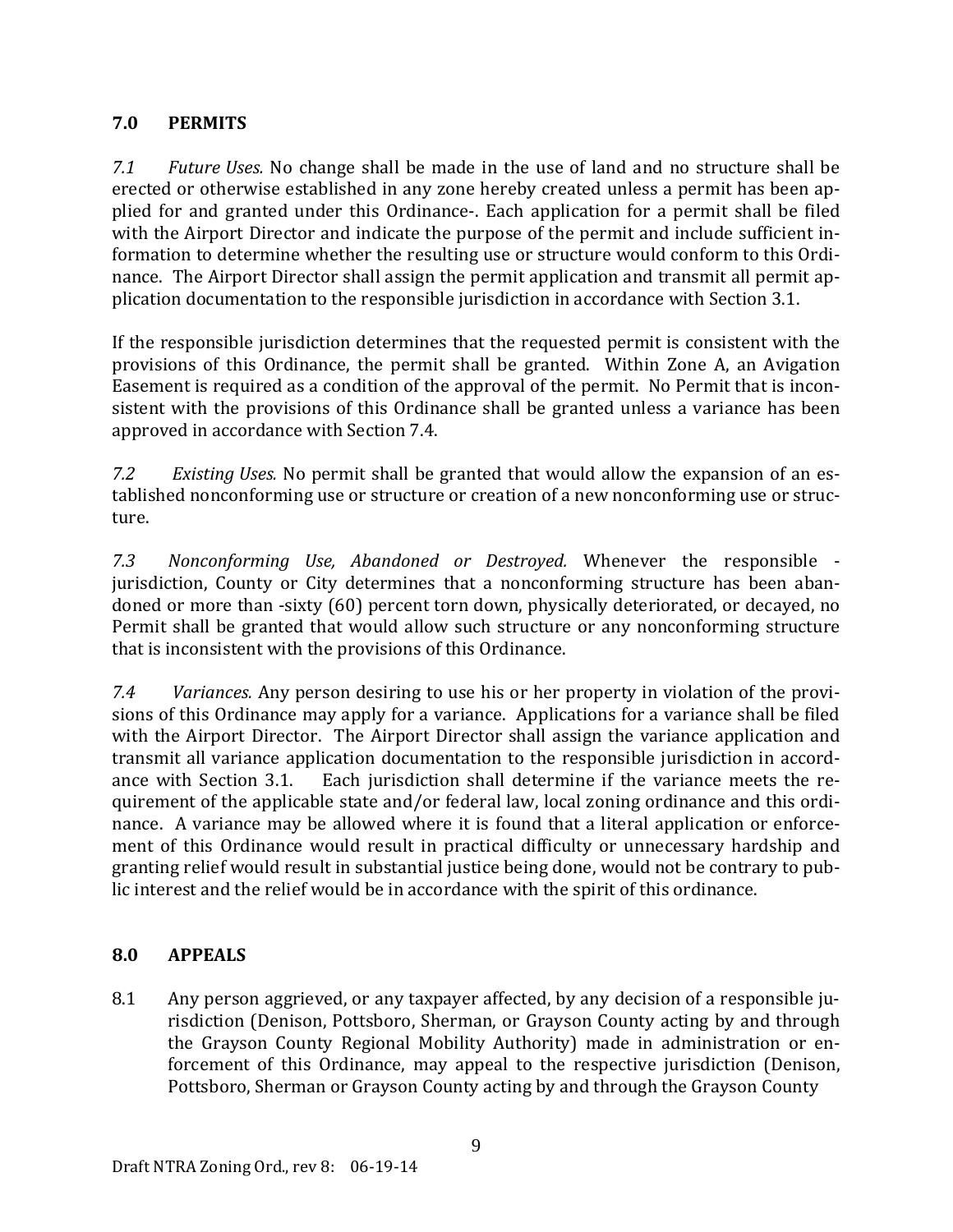Regional Mobility Authority), if that person or taxpayer is of the opinion that a decision of any jurisdiction is an improper application of this Ordinance.

- 8.2 All height related appeals must be filed with the Airport Director and taken within a reasonable time as provided by the rules of the responsible jurisdiction (Denison, Pottsboro, Sherman or the Grayson County Regional Mobility Authority), by filing a notice of appeal specifying the grounds for the appeal. -A completed aeronautical study determination from the Federal Aviation Administration under Title 14 of the Code of Federal Regulations, Part 77.5 must accompany the appeal before it can be considered by the responsible jurisdiction. The Airport Director shall assign such appeal and transmit the appeal documentation constituting the record upon which the action appealed was taken to the responsible jurisdiction in accordance with Section 3.1.
- 8.3 All appeals must be filed with the Airport Director and taken within a reasonable time as provided by the rules of the responsible jurisdiction (Denison, Pottsboro, Sherman or the Grayson County Regional Mobility Authority), by filing a notice of appeal specifying the grounds for the appeal. The Airport Director shall assign such appeal and transmit the appeal documentation constituting the record upon which the action appealed was taken to the responsible jurisdiction in accordance with Section 3.1.
- 8.4 An appeal shall stay all actions and proceedings by any party in furtherance of the decision appealed from, unless the responsible jurisdiction (Denison, Pottsboro, Sherman or Grayson County acting by and through the Grayson County Regional Mobility Authority) certifies in writing that by reason of the facts stated in such certification, a stay would cause imminent peril to life or property. In such case, proceedings shall not be stayed except by order of the responsible jurisdiction on due cause shown.
- 8.5 The responsible jurisdiction (Denison, Pottsboro, Sherman or Grayson County acting by and through the Grayson County Regional Mobility Authority) shall fix a reasonable time for hearing appeals, give public notice and due notice to the parties in interest and decide the same within a reasonable time. At the hearing, any party may appear in person, by agent or by attorney.
- 8.6 The responsible jurisdiction (Denison, Pottsboro, Sherman or Grayson County acting by and through the Grayson County Regional Mobility Authority) may in conformity with the provisions of this Ordinance reverse or affirm, in whole or in part, or modify the order, requirement decision or determination appealed from and may make such order, requirement, decision or determination, as may be appropriate under the circumstances.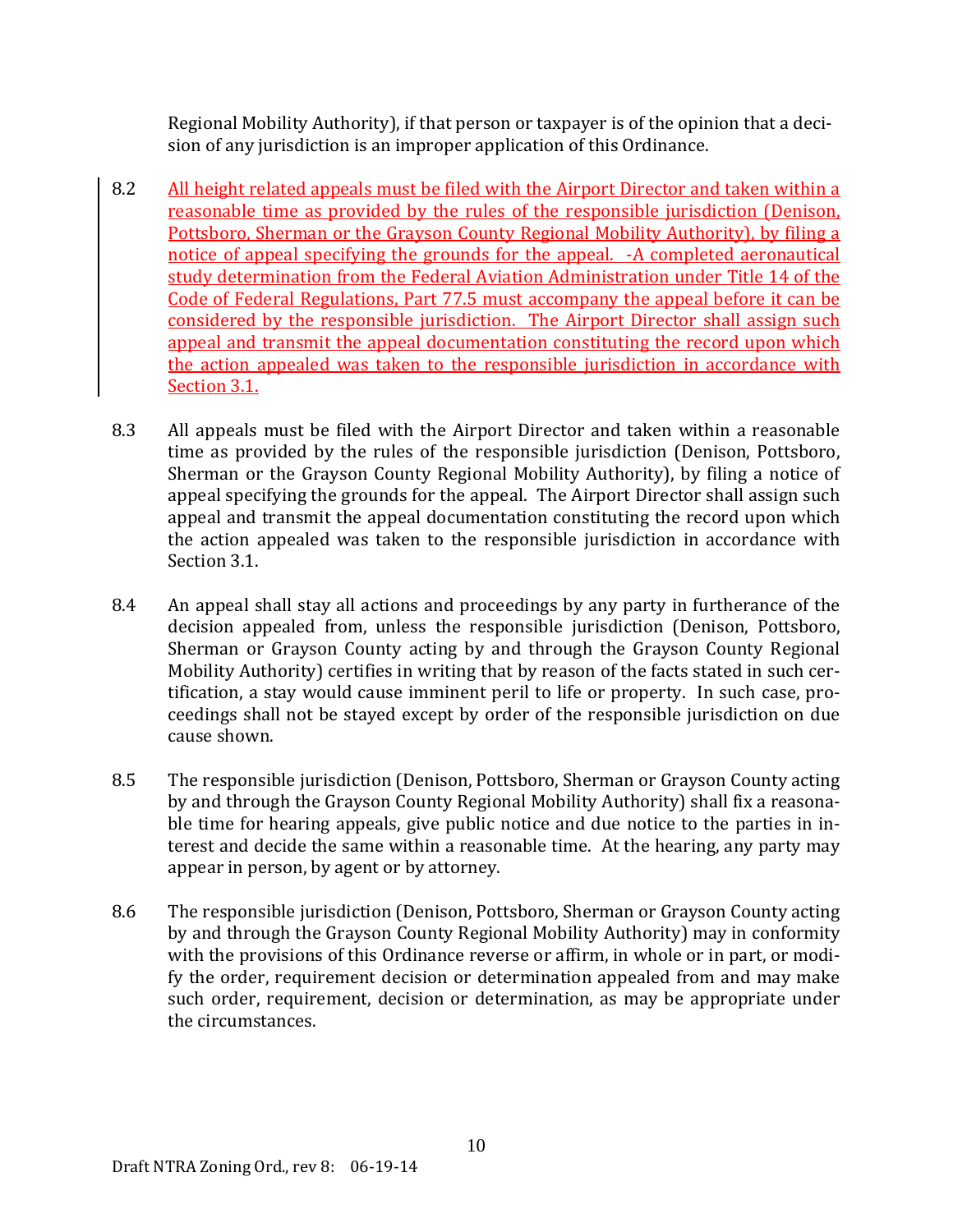## **9.0 JUDICIAL REVIEW**

Any person aggrieved, or any taxpayer affected, by any decision of the responsible jurisdiction (Denison, Pottsboro, or Sherman or the Grayson County Regional Mobility Authority), may appeal to a court of record, as provided by the *Airport Zoning Act*, Texas Local Government Code, Section 241.041 Section 241.042.

## **10.0 ENFORCEMENT AND REMEDIES (Ryan is reworking this section)**

Denison, Sherman, Pottsboro, or Grayson County acting by and through the Grayson County Regional Mobility Authority may institute in any court of competent jurisdiction, an action to prevent, restrain, correct, or abate any violation of this Ordinance or of any order or ruling made in connection with its administration or enforcement including, but not limited to, an action for injunctive relief as provided by the *Airport Zoning Act*, Texas Local Government Code, Section 241.044.

## **11.0 PENALTIES**

Each violation of this Ordinance or of any regulation, order past the established date of the Ordinance, or ruling promulgated hereunder shall constitute a Class B misdemeanor and upon conviction shall be punishable by a fine of not more than  $2,000.00$ . Each day a violation continues to exist shall constitute a separate offense.

## **12.0 CONFLICTING REGULATIONS**

Where there exists a conflict between any of the regulations or limitations prescribed in this Ordinance and any other regulations affecting the same land, whether the conflict be with respect to the height of structures or trees, the use of land or any other matter, the Airport compatibility criteria shall govern or prevail as provided by the *Airport Zoning Act*, Texas Local Government Code, Section 241.902.

## **13.0 SEVERABILITY**

If any of the provisions of this Ordinance or the application thereof to any person or circumstance is held invalid, such invalidity shall not affect other provisions or applications of this Ordinance which can be given effect without the invalid provision or application, and to this end the provisions of this Ordinance are declared to be severable.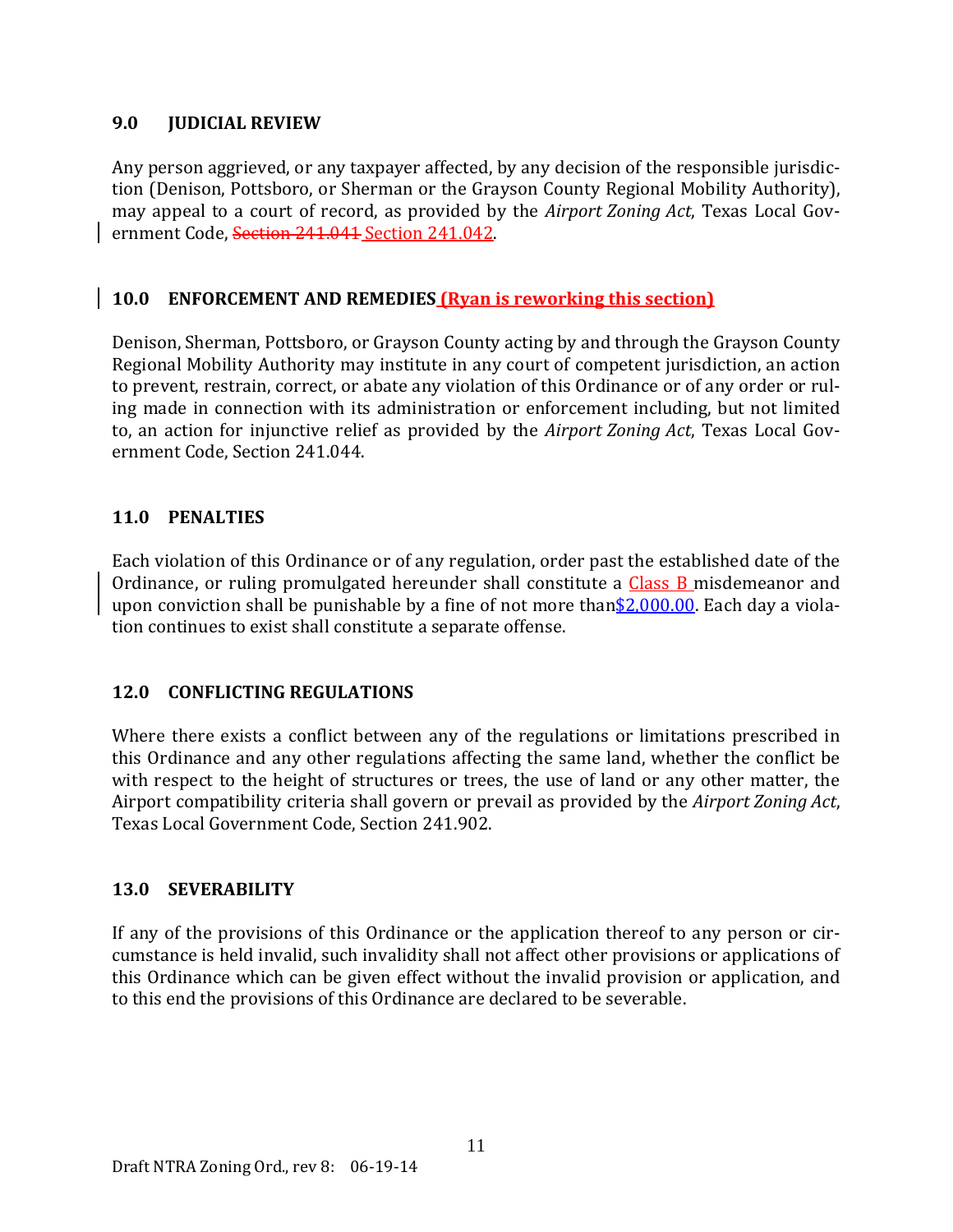## **14.0 EFFECTIVE DATE**

Implementation of the provisions of this Ordinance is for the general welfare of the public and preservation of the Airport. This Ordinance shall be in full force and effect from and after its passage by the Grayson County Joint Airport Zoning Board and publication and posting as required by law.

Adopted by the Grayson County Joint Airport Zoning Board this  $\_\_$  Day of  $\_\_$ , 20 $\_\_$ .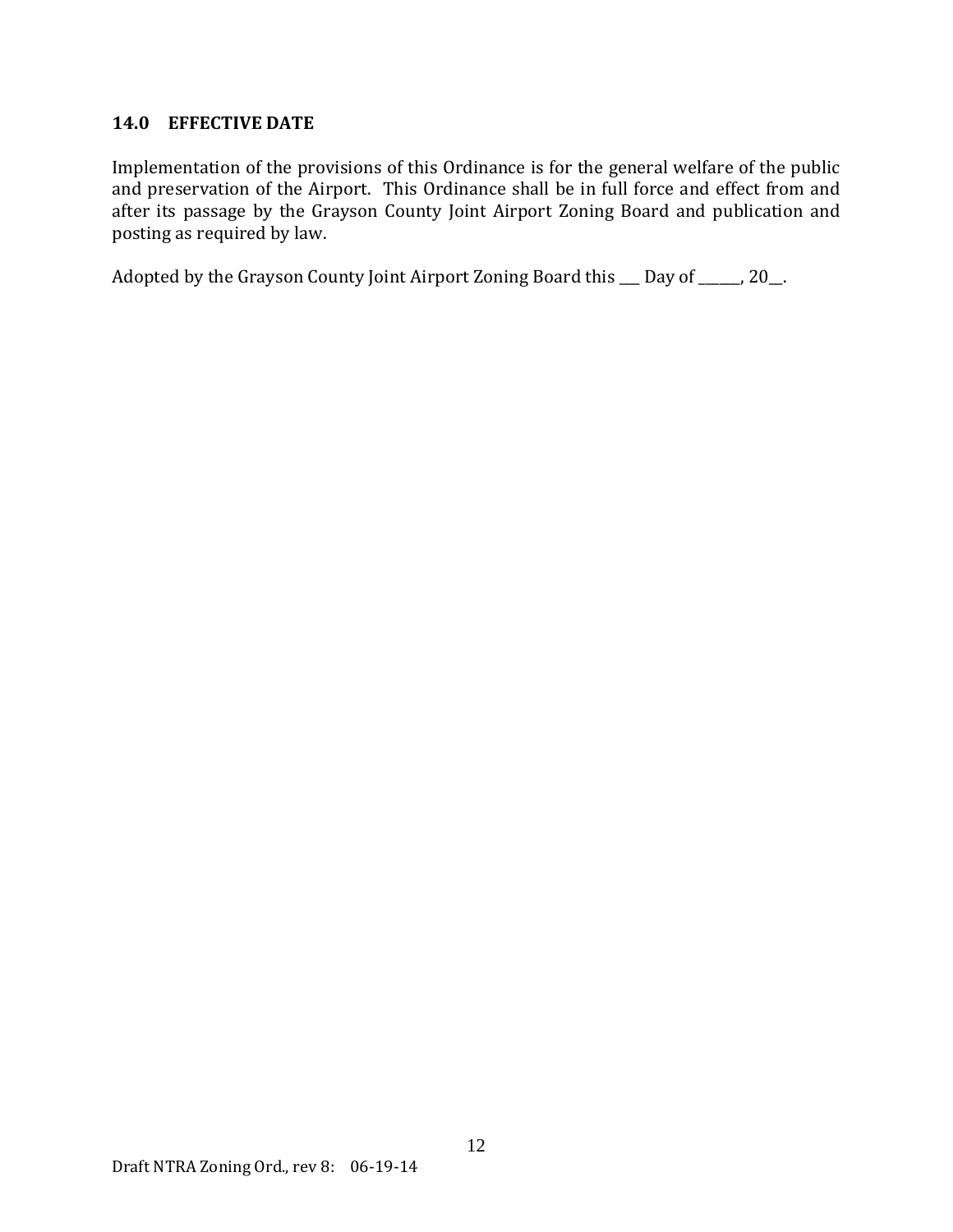## **Attachment E IMPLEMENTATION MATERIALS**

The materials in this attachment are for use in implementing the North Texas Regional Airport Land Use Compatibility Zoning Ordinance and include the following:

- Sample Airport Disclosure Statement For New Development Around North Texas Regional Airport
- Sample Avigation Easement and Release for North Texas Regional Airport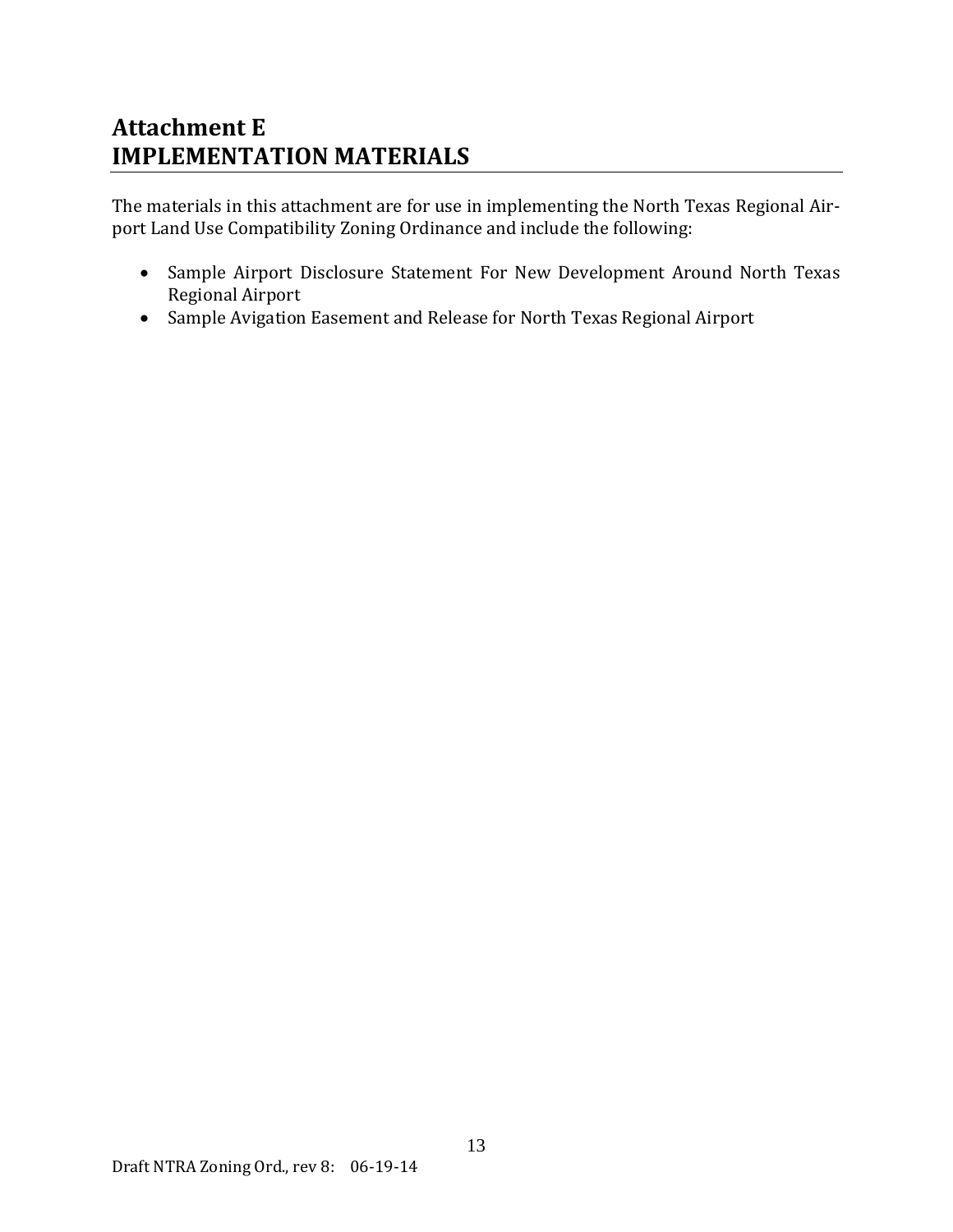#### **SAMPLE AIRPORT DISCLOSURE STATEMENT FOR NEW DEVELOPMENT AROUND NORTH TEXAS REGIONAL AIRPORT**

\_\_\_\_\_\_\_\_\_ 2013 

For inclusion into covenants, conditions and restrictions (CC&Rs) or for disclosure notice:

Proximity to Airport. Each Owner, by accepting a deed to a Lot or Parcel, or by otherwise acquiring title to a Lot or Parcel, acknowledges (for such Owner and such Owner's heirs, successors and assigns) that: (a) the Lot or Parcel is in close proximity to the North Texas Regional Airport (the "Airport"), which is currently located generally between the Farm to Market Road 1417 on the east, Highway 289 to the west, Refuge Road to the north, and Plainview Road to the south; **(b)** as of the date hereof, the Airport is operated as a general aviation and cargo service airport and used generally for single engine and twin engine airplanes, corporate jets, helicopters, unscheduled cargo, and charter service by turbo prop and jet aircraft and military aircraft; **(c)** aircraft taking off from and landing at the Airport may fly over the Lot or Parcel and adjacent properties at altitudes which will vary with meteorological conditions, aircraft type, aircraft performance and pilot proficiency; **(d)** as of the date hereof, the majority of aircraft takeoffs and landings occur daily between 6:00 a.m. and 11:00 p.m., but the Airport is open twenty-four  $(24)$  hours each day, so takeoffs and landings may occur at any hour of the day or night; **(e)** as of the date hereof, the number of takeoffs and landings at the Airport average approximately 200 each day, but that number will vary and may increase with time if the number of Airport operations increases; (f) flights over the Lot or Parcel or adjacent properties by aircraft taking off from or landing at the Airport may generate noise, the volume, pitch, amount and frequency of occurrence of which will vary depending on a number of factors, including without limitation the altitudes at which the aircraft fly, wind direction and other meteorological conditions and aircraft number and type, and may be affected by future changes in Airport activity; **(g)** such Owner (for such Owner and such Owner's heirs, successors and assigns) hereby accepts and assumes any and all risks, burdens and inconvenience caused by or associated with the Airport and its operations (including, without limitation, noise caused by or associated with aircraft flying over the Lot or Parcel and adjacent properties), and agrees not to assert or make a claim against the County of Grayson, the Cities of Denison, Pottsboro and Sherman, the Grayson County Regional Mobility Authority, the North Texas Regional Airport, their officers, directors, commissioners, representatives, agents, servants and employees.

Any questions regarding the operation of the Airport can be directed to the Airport Administration office at 903‐786‐2904.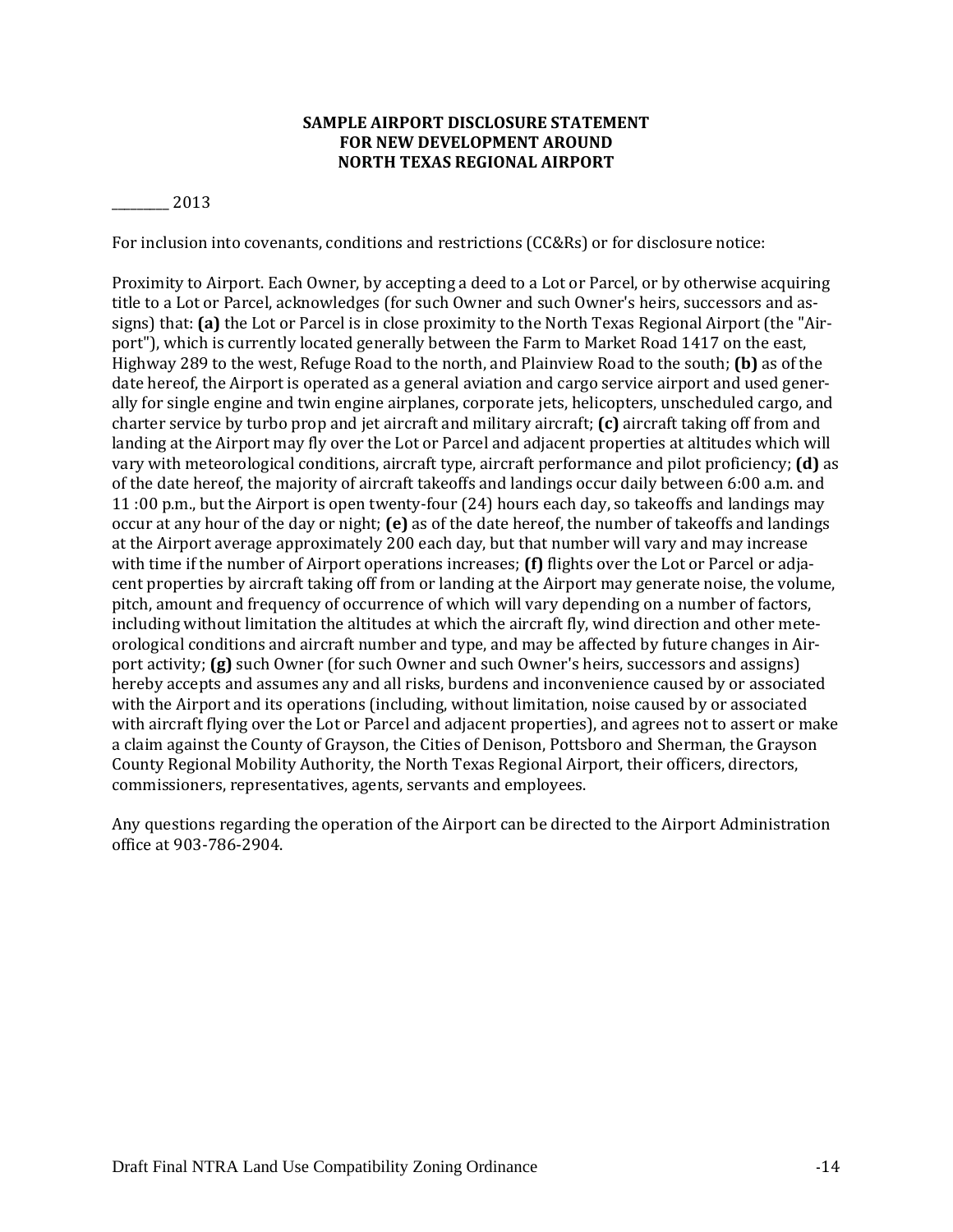#### **SAMPLE AVIGATION EASEMENT AND RELEASE FOR NORTH TEXAS REGIONAL AIRPORT**

#### Recitals

[DEVELOPER/LANDOWNER] ("Owner") is the owner of land located in Grayson County, Texas, more particularly described in Exhibit A attached to and incorporated in this Easement by this reference ("the Land").

Owner desires to develop or change the use of the Land.

Owner is aware that the Land lies under the aircraft overflight area for aircraft utilizing the North Texas Regional Airport (the "Airport").

Owner is willing to develop and use the Land subject to the right of flight over the Land and all normal effects of that flight.

#### Easement

NOW, THEREFORE, for good and valuable consideration, the receipt and sufficiency of which are hereby acknowledged by the undersigned, Owner does hereby give and grant to Grayson County, the Airport, and the Airport's grantees, lessees, sub-lessees, permittees, invitees, successors, and assigns a permanent and perpetual noise, aviation, and avigation easement over the Land for the purpose of the passage of all aircraft within the Navigable Airspace over and above the surface of the Land.

This easement shall include, but is not limited to, the right of aircraft to fly over the Land, together with its attendant noise, vibrations, fumes, dust, fuel and lubricant particles, and all other effects that may be caused by the operation of aircraft landing at, or taking off from, or operating at or on the Airport; and Owner does further release, discharge Grayson County and waive any right, claim, or cause of action against Grayson County, the Cities of Denison, Sherman and Pottsboro, the North Texas Regional Mobility Authority and their past, present, and future elected officials, officers, directors, employees, and agents, and the Airport's officers, directors, employees, grantees, lessees, sublessees, permittees, invitees, successors and assigns, from and for any and all liability for any and all claims for damages of any kind to persons or property that may arise at any time in the present or in the future over, through, or in connection with the use of the Navigable Airspace over and above the Land.

Grantor, for and on behalf of itself, its heirs, successors and assigns, further covenants and agrees that upon the Land no use shall be permitted that causes a discharge into the air of fumes, smoke or dust which will obstruct visibility and adversely affect the operation of aircraft or cause any interference with navigational facilities necessary to aircraft operation.

This Avigation Easement and Release shall be binding upon Owner and Owner's heirs, assigns and successors in interest to the Land, and this instrument shall be a covenant running with the land and shall be recorded in the office of the County Clerk of Grayson County, Texas. IN WITNESS WHEREOF, Owner has caused this Avigation Easement and Release to be executed and signed by the undersigned duly authorized officer this  $\_\_\_\_\_day$  of [Month], 20 $\_\_\_\_\_\_\_\_$ .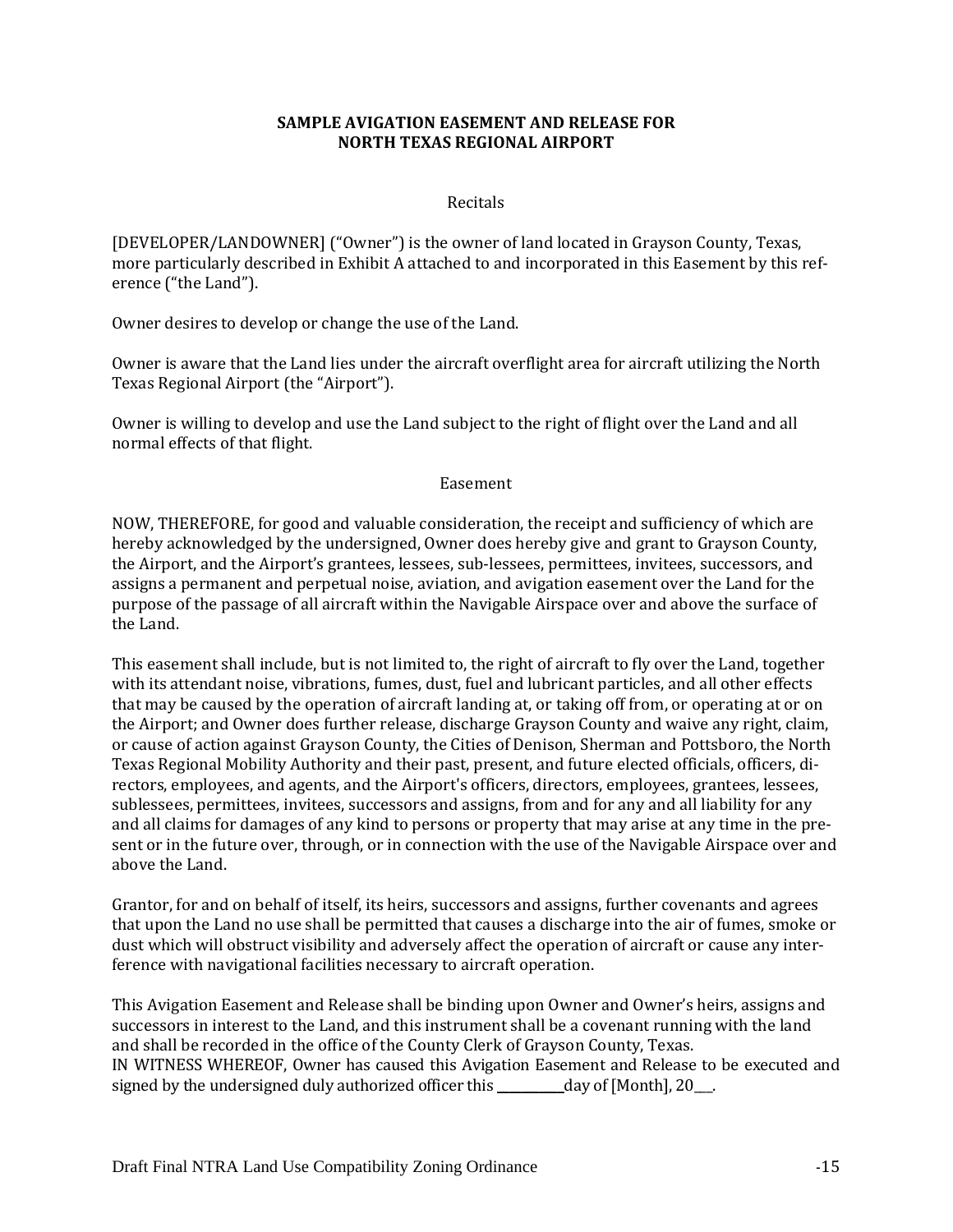"Owner" 

[CORPORATE/ENTITY NAME], [correct as necessary]

| By: |               |  |
|-----|---------------|--|
|     | [Name, Title] |  |

State of  $\rule{1em}{0.15mm}$ 

 SS  $\frac{\ }{\ }$  County)

The foregoing instrument was acknowledged before me on \_\_\_\_\_\_\_\_\_\_\_ by [Signer's name], [Title] of [ENTITY NAME], [correct as necessary].

\_\_\_\_\_\_\_\_\_\_\_\_\_\_\_\_\_\_\_\_\_\_\_\_\_\_ 

My commission expires: **My commission** expires: **Notary** Public

Accepted by the Grayson County acting by ordinance through the North Texas Regional Airport

By **Example 20** Section 20 Section 20 Section 20 Section 20 Section 20 Section 20 Section 20 Section 20 Section 20 Section 20 Section 20 Section 20 Section 20 Section 20 Section 20 Section 20 Section 20 Section 20 Section

\_\_\_\_\_\_\_\_\_\_\_\_\_\_\_\_\_\_\_\_\_\_\_\_\_\_\_\_\_, Airport Director 

 $\frac{\text{day of}}{\text{day of}}$  20

State of Texas

Grayson County 

The foregoing instrument was acknowledged before me on \_\_\_\_\_\_\_\_\_ by \_\_\_\_\_\_\_\_\_\_\_\_\_, Airport Director, North Texas Regional Airport.

\_\_\_\_\_\_\_\_\_\_\_\_\_\_\_\_\_\_\_\_\_\_\_\_\_\_\_\_\_ \_\_\_\_\_\_\_\_\_\_\_\_\_\_\_\_\_\_\_\_\_\_\_\_\_\_\_\_\_\_\_\_\_ 

| My commission expires: |  |
|------------------------|--|
|------------------------|--|

Notary Public